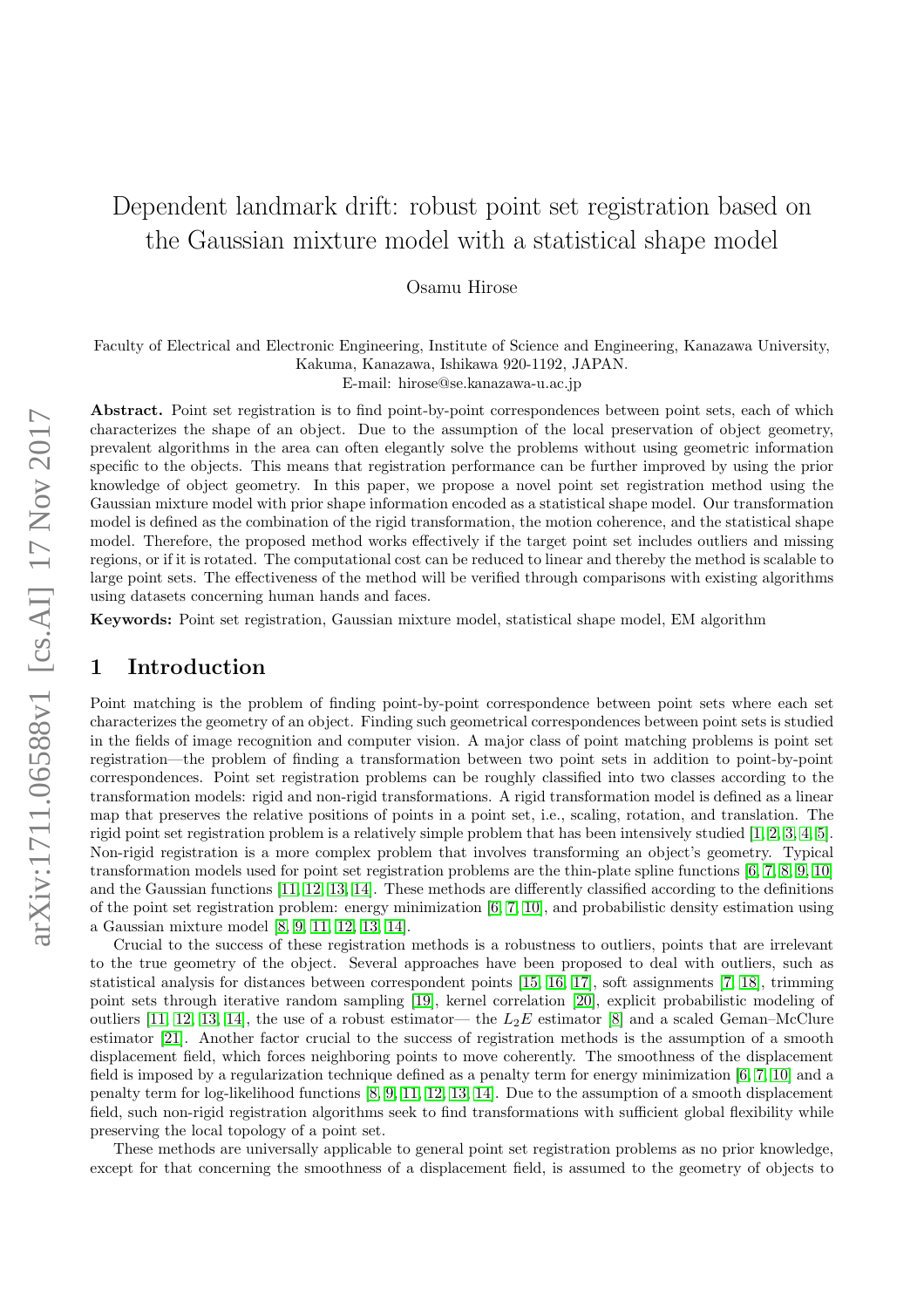be registered. This means that registration performance can be improved by using prior knowledge of object geometry instead of sacrificing applicability. One approach to incorporating such prior information is the use of a kinematic motion for articulated objects, such as the human body [\[22,](#page-15-12) [23,](#page-15-13) [24,](#page-15-14) [25\]](#page-15-15). These methods show promising results but cannot be applied to objects with no kinematics. Another approach is the use of partial correspondence across two point sets [\[26,](#page-15-16) [27\]](#page-15-17). These methods also show promising results, but better performance is not expected if partial correspondence is not available. Yet another approach is the use of supervised learning techniques. One candidate of such supervised learning techniques is a statistical shape model [\[28,](#page-15-18) [29,](#page-15-19) [30,](#page-15-20) [31\]](#page-16-0) that describes the mean shape and statistical variation of geometrical objects. Shape variations represented by statistical shape models are constructed from shape statistics of landmark displacements. Therefore, movements of neighboring landmarks are not assumed to be correlated, and those of distant landmarks are allowed to be dependent on one another. Statistical shape models also do not require any physical models such as object kinematics. Statistical shape models have been widely used as prior shape information for various tasks, such as image registration and image segmentation in the field of computer vision and medical imaging [\[31,](#page-16-0) [32,](#page-16-1) [33\]](#page-16-2). Typical implementations of these algorithms, however, are not specialized for point set registration problems.

## Contributions of this work

In this article, we propose a novel non-rigid point set registration algorithm based on a supervised learning approach that we call dependent landmark drift (DLD). It aims to solve point set registration problems under the conditions whereby (i) complete point-by-point correspondence across multiple point sets are available as training data, and (ii) no partial correspondence across two point sets to be registered, e.g., test data, is available. In the context of statistical shape modeling, the proposed algorithm is a novel optimization algorithm for fitting statistical shape models, where each of two input datasets to be registered is a set of points without additional information such as colors and surface normals. The proposed algorithm is designed as a combination of the Gaussian mixture model and a statistical shape model. The main advantage of our algorithm is a coupled-feature of (1) robustness against outliers originating in the Gaussian mixture model with explicit outlier modeling and a built-in annealing scheme, (2) the effective reduction of the search space by incorporating prior shape information and a smooth displacement field, and (3) the simultaneous optimization of scale, translation, rotation, and shape deformation to register two point sets. Also, our approach is scalable to large point sets as the computational cost can be reduced to linear. The effectiveness of the proposed algorithm was tested through comparisons with existing point set registration algorithms, for which high quality implementations are available.

# 2 Methods

In this section, we review the statistical shape model based on the principal component analysis and then introduce a point set registration technique based on the Gaussian mixture model (GMM) [\[11,](#page-15-1) [12\]](#page-15-2). Finally, we propose a novel registration algorithm for fitting the statistical shape model combined with GMM.

# 2.1 Statistical shape model

We begin with definitions of a landmark and a shape, required to define a statistical shape model. To obtain shape statistics from multiple geometric objects, it is essential to define correspondent points across them. These points of correspondence are called *landmarks*. A *shape* is typically defined as a set of landmarks for one of the geometric objects with scale, rotation, and translation effects removed [\[30,](#page-15-20) [34\]](#page-16-3). Note here that a point set and a shape are distinguished from each other in that (1) shapes are composed of the same number of points whereas the number of points in a point set is generally different from those in other point sets, and (2) points in shapes are correspondent across all shapes, whereas points in multiple point sets are not correspondent. Statistical shape models are constructed from training shapes, i.e., multiple point sets with point-by-point correspondence.

## Definition of a statistical shape model

The statistical shape model (SSM) is a representation of a geometrical shape and its statistical variations in an object. Since definitions of SSM diverge according to the aim of the application or the method of construction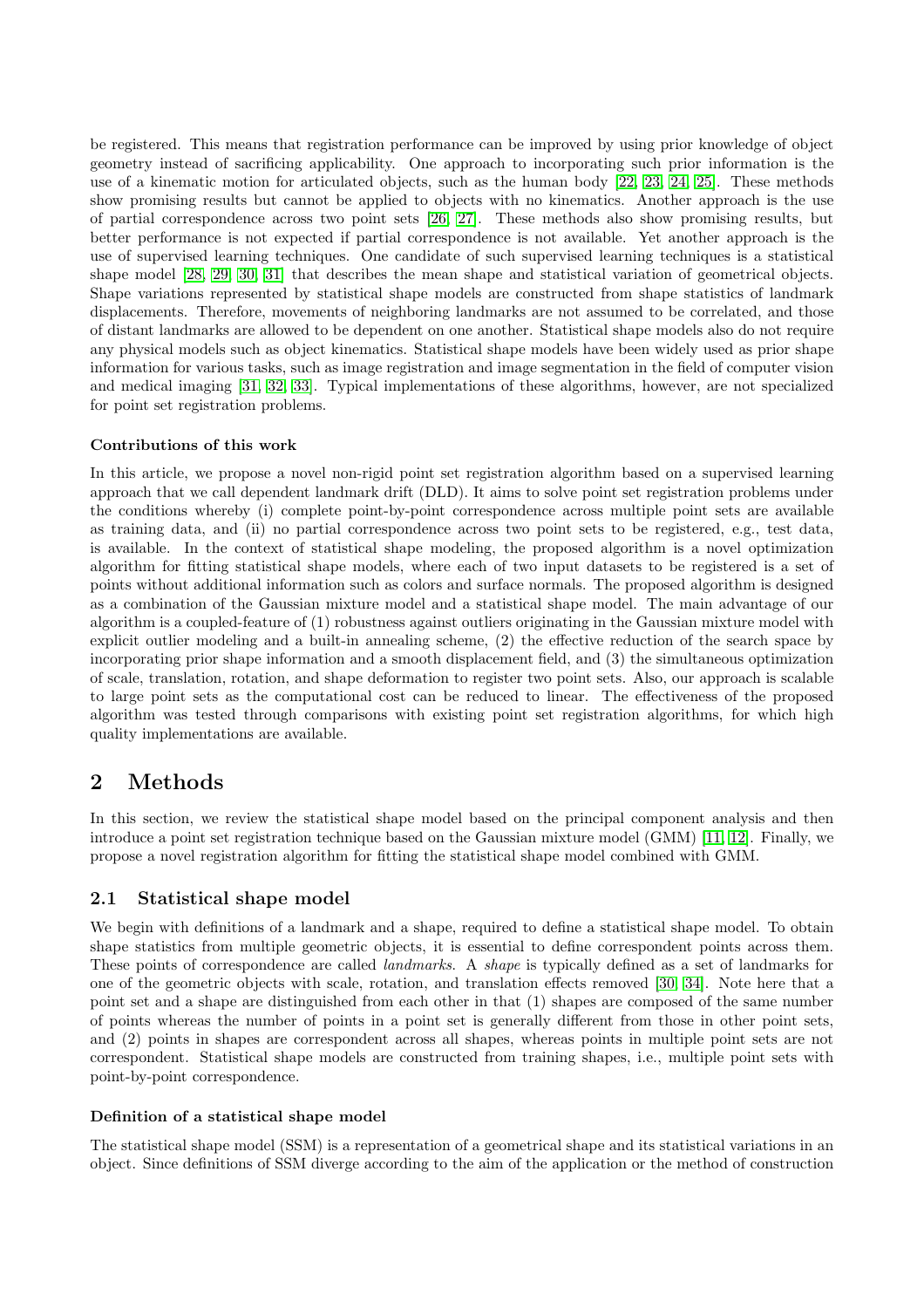[\[31\]](#page-16-0), we introduce a definition based on the principal component analysis (PCA) [\[28,](#page-15-18) [29,](#page-15-19) [30\]](#page-15-20), that can adequately describe the proposed algorithm. Suppose a shape is composed of M landmarks  $(v_1, \dots, v_M)$ , each of which lies in a D-dimensional space. Then, the shape is represented as a vector  $\mathbf{v} = (v_1^T, \dots, v_M^T)^T \in \mathbb{R}^{MD}$ . The PCA-based statistical shape model is defined as follows

<span id="page-2-1"></span>
$$
\mathbf{v} = \mathbf{u} + \sum_{k=1}^{K} z_k \mathbf{h}_k + \mathbf{w},
$$
 (1)

where  $\mathbf{v} = (v_1^T, \dots, v_M^T)^T \in \mathbb{R}^{MD}$  is the mean shape,  $\mathbf{h}_k \in \mathbb{R}^{MD}$  is the kth leading shape variation,  $z_k \in \mathbb{R}$  is the kth weight corresponding to the kth shape variation, K is the number of shape variations, and  $\mathbf{w} \in \mathbb{R}^{MD}$ is a residual vector. To reduce information sharing in shape variations to the maximum extent,  $\mathbf{h}_1, \dots, \mathbf{h}_K$  are usually assumed to satisfy the orthonormality condition  $\mathbf{h}_i^T \mathbf{h}_j = \delta_{ij}$  where  $\delta_{ij}$  is Kronecker's delta.

#### Estimation of shape variations from training data

Mean shape **u** and shape variations  $\mathbf{h}_1, \dots, \mathbf{h}_K$  are unknown, and should be estimated from multiple shapes  $\mathbf{v}_1, \dots, \mathbf{v}_B$ , i.e., training data. The mean shape **u** is simply estimated as the average of sample shapes. Suppose  $\mathbf{C} \in \mathbb{R}^{MD \times MD}$  is a shape covariance matrix defined as

$$
\mathbf{C} = \frac{1}{B-1} \sum_{j=1}^{B} (\mathbf{v}_j - \bar{\mathbf{v}})(\mathbf{v}_j - \bar{\mathbf{v}})^T, \tag{2}
$$

where  $\bar{\mathbf{v}}$  is the sample average of shapes  $\mathbf{v}_1, \dots, \mathbf{v}_B$ . The shape covariance matrix C represents statistical dependencies for landmark displacements. The kth shape variation can be estimated as the kth eigenvector of C corresponding to the kth largest eigenvalue. We note that the shape covariance matrix is dependent on rotations of shapes  $\mathbf{v}_1, \dots, \mathbf{v}_B$ . On the contrary, coherent moves of landmarks caused by the rotation of a whole shape cannot be represented as their covariance if the rotation angle is relatively large. Therefore, effects of rigid transformations must be eliminated from the training shapes  $\mathbf{v}_1 \cdots, \mathbf{v}_B$  in computing the shape covariance matrix C.

# 2.2 Gaussian mixture model for point set registration

We summarize the Gaussian mixture modeling approach for solving point set registration problems proposed by Myronenko et al. [\[12\]](#page-15-2), since this approach is the basis for the proposed algorithm. They defined a registration problem of two point sets as a problem of probabilistic density estimation, where one point set is composed of centroids for a Gaussian mixture model (GMM), and the other consists of samples generated from the GMM. We here refer to a point set to be deformed as a *floating* point set and the other point set that remains fixed as a *target* point set. We also refer a point irrelevant to the true object geometry as an *outlier* and the one that comprises the true object geometry as an *inlier*. Suppose  $x_n \in \mathbb{R}^D$  and  $y_m \in \mathbb{R}^D$  are the *n*th point in a target point set  $X = \{x_1, \dots, x_N\}$  and the mth point in a floating point set  $Y = \{y_1, \dots, y_M\}$ , respectively. The probabilistic model for registering the two point sets  $X$  and  $Y$  is designed as a mixture model for generating target point  $x_n$  in the four-step procedure: (1) a label is selected as either of an outlier or an inlier based on the Bernoulli distribution with outlier probability  $\omega$ , (2) if the label is inlier, a point is selected from the floating point set  $Y = \{y_1, \dots, y_M\}$  with equal probability  $p(m) = 1/M$ , (3) the selected point  $y_m$  is moved by the transformation model  $\mathcal{T}$ , and (4) target point  $x_n$  is generated by the Gaussian distribution whose center is the moved point. More formally, the mixture model is defined as follows:

<span id="page-2-2"></span>
$$
p(x_n; \Theta) = \omega \cdot p_{\text{outlier}}(x_n) + (1 - \omega) \cdot \sum_{m=1}^{M} p(m)p(x_n|m; \Theta),
$$
\n(3)

where  $\Theta$  is a set of parameters of the mixture model, and  $p_{\text{outlier}}(x_n)$  is a distribution of outliers. The prior distribution of inliers is defined as  $p(m) = 1/M$ . The inlier distribution  $p(x_n|m; \Theta)$  for  $m = 1, \dots, M$  is defined as a Gaussian distribution

<span id="page-2-0"></span>
$$
p(x_n|m; \Theta) = \frac{1}{(2\pi\sigma^2)^{D/2}} \exp\bigg(-\frac{||x_n - \mathcal{T}(y_m; \theta)||^2}{2\sigma^2}\bigg),\tag{4}
$$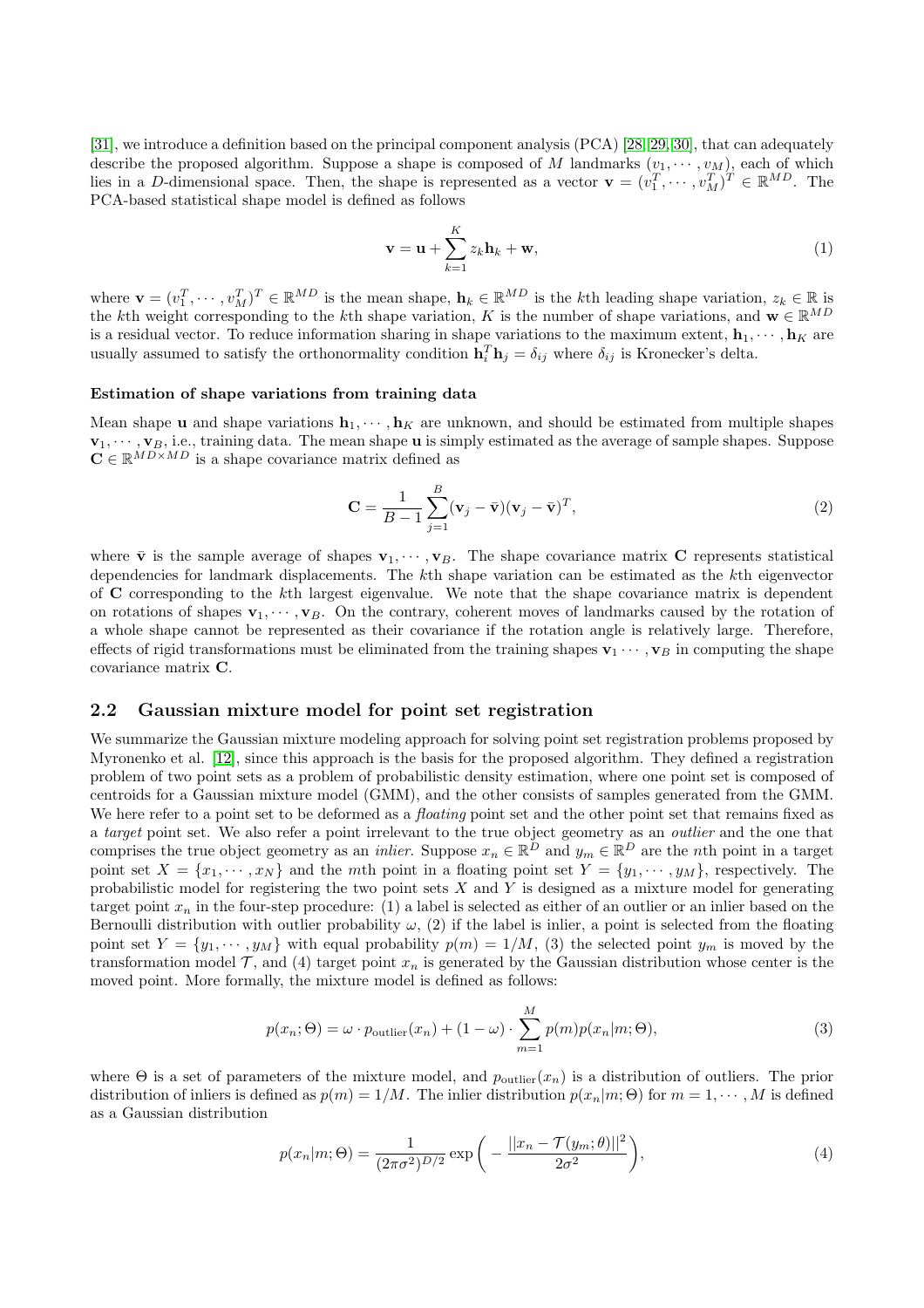where  $\sigma^2$  is the variance of the Gaussian distribution,  $\mathcal{T}(y_m;\theta)$  is a transformation model for floating point  $y_m$ with a set of parameters  $\theta$ , and  $\Theta = (\theta, \sigma^2)$  is a set of parameters of the GMM. Based on the construction of GMM, the point set registration problem is defined as the minimization of the negative log-likelihood function with a regularization term as follows:

<span id="page-3-2"></span><span id="page-3-0"></span>
$$
\hat{\Theta} = \operatorname{argmin}_{\Theta} \left\{ -\sum_{n=1}^{N} \log p(x_n; \Theta) + \gamma \mathcal{R}(\mathcal{T}) \right\},\tag{5}
$$

where  $\mathcal{R}(\mathcal{T})$  is the regularizer in the motion coherence theory [\[35\]](#page-16-4) and  $\gamma > 0$  is a parameter that controls the degree of the smoothness for the displacement field. Since the analytic solution for Eq. [\(5\)](#page-3-0) is not available, the EM algorithm is used to search for a local minimum of the function. The EM algorithm iteratively improves a solution by updating the upper bound of the negative log-likelihood function, called the Q-function. Given a current estimate  $\bar{\Theta} = (\bar{\sigma}^2, \bar{\theta}),$  the Q-function for the GMM is derived as

$$
Q(\Theta, \bar{\Theta}) = \frac{N_P D}{2} \log \sigma^2 + \frac{1}{2\sigma^2} \sum_{n=1}^{N} \sum_{m=1}^{M} p(m|x_n, \bar{\Theta}) ||x_n - \mathcal{T}(y_m; \theta)||^2 + \gamma \mathcal{R}(\mathcal{T})
$$
(6)

where  $N_P = \sum_{n=1}^{N} \sum_{m=1}^{M} p(m|x_n, \bar{\Theta}) \leq N$  is the effective number of matching points, and  $p(m|x_n, \bar{\Theta})$  denotes the posterior probability that floating point  $y_m$  is correspondent to target point  $x_n$  under the current estimate  $\overline{\Theta}$ . The posterior probability  $p(m|x_n;\overline{\Theta})$  can be calculated as

<span id="page-3-1"></span>
$$
p(m|x_n; \bar{\Theta}) = \frac{p(x_n|m; \bar{\Theta})}{\omega p_{\text{outlier}}(x_n) + (1 - \omega) \frac{1}{M} \sum_{m'=1}^{M} p(x_n|m'; \bar{\Theta})}.
$$
\n<sup>(7)</sup>

Based on the theory of the EM algorithm, a solution of the point set registration problem is obtained by iterating the following procedure: (i) updating the posterior probability  $p(m|x_n; \bar{\Theta})$ , (ii) finding  $\Theta^*$  which minimizes the  $Q$ -function for  $\Theta$  given the parameter set  $\Theta$ , and (iii) replacing the given parameter set  $\Theta$  with the minimizer Θ<sup>∗</sup> of the Q-function. This procedure is iterated until a suitable convergence criterion is satisfied. We note that the residual variance  $\sigma^2$  corresponds to temperature T used in the annealing step for thin plate spline robust point matching (TPS-RPM) [\[6\]](#page-14-5). From Eq. [\(4\)](#page-2-0) and Eq. [\(7\)](#page-3-1), we see that matching between point sets tend to be more random if  $\sigma^2$  is large and less random if it is small. To avoid local minima, TPS-RPM requires some heuristics to reduce the temperature T during optimization. On the contrary,  $\sigma^2$  can be estimated during optimization, and thereby do not require any heuristics for decreasing  $\sigma^2$ .

We also note that the outlier distribution  $p_{\text{outlier}}(x)$  is somewhat of arbitrary choice according to applications. In this work, we use D-dimensional uniform distribution defined as  $p_{\text{outlier}}(x_n) = 1/S$  where S is the volume of the region in which outliers can be generated. The volume  $S$  is of course unknown and we estimate  $S$  based on the minimum-variance unbiased estimator of the  $D$ -dimensional uniform distribution that is calculated from the target point set X.

### 2.3 Dependent landmark drift

We propose a novel algorithm, which we call dependent landmark drift (DLD), for registering the mean shape and a point set. The algorithm uses the same GMM framework as the CPD algorithm. The merits of using a GMM, such as in the explicit modeling of outliers and a built-in annealing scheme, are thereby inherited by the proposed algorithm. The main difference between CPD and DLD is in the definition of transformation models for a floating point set: the transformation model of CPD is based on the motion coherence, i.e., moving points under a smooth displacement field, whereas that of DLD is a combination of a statistical shape model, a rigid transformation, and the motion coherence.

#### Statistical shape model as a transformation model

We first describe that statistical shape models can be utilized as a transformation model for GMM-based point set registration. Suppose  $h_{mk} \in \mathbb{R}^D$  is a subvector of the kth shape variation  $\mathbf{h}_k$ , corresponding to the mth landmark  $u_m \in \mathbb{R}^D$  in the mean shape  $\mathbf{u} \in \mathbb{R}^{MD}$ . We also denote K shape variation vectors corresponding to the mth landmark by a D-by-K matrix  $H_m = (h_{m1}, \dots, h_{mK}) \in \mathbb{R}^{D \times K}$ . Then, the statistical shape model [\(1\)](#page-2-1) is denoted by a point-by-point transformation model

$$
v_m = u_m + H_m z + w_m,\tag{8}
$$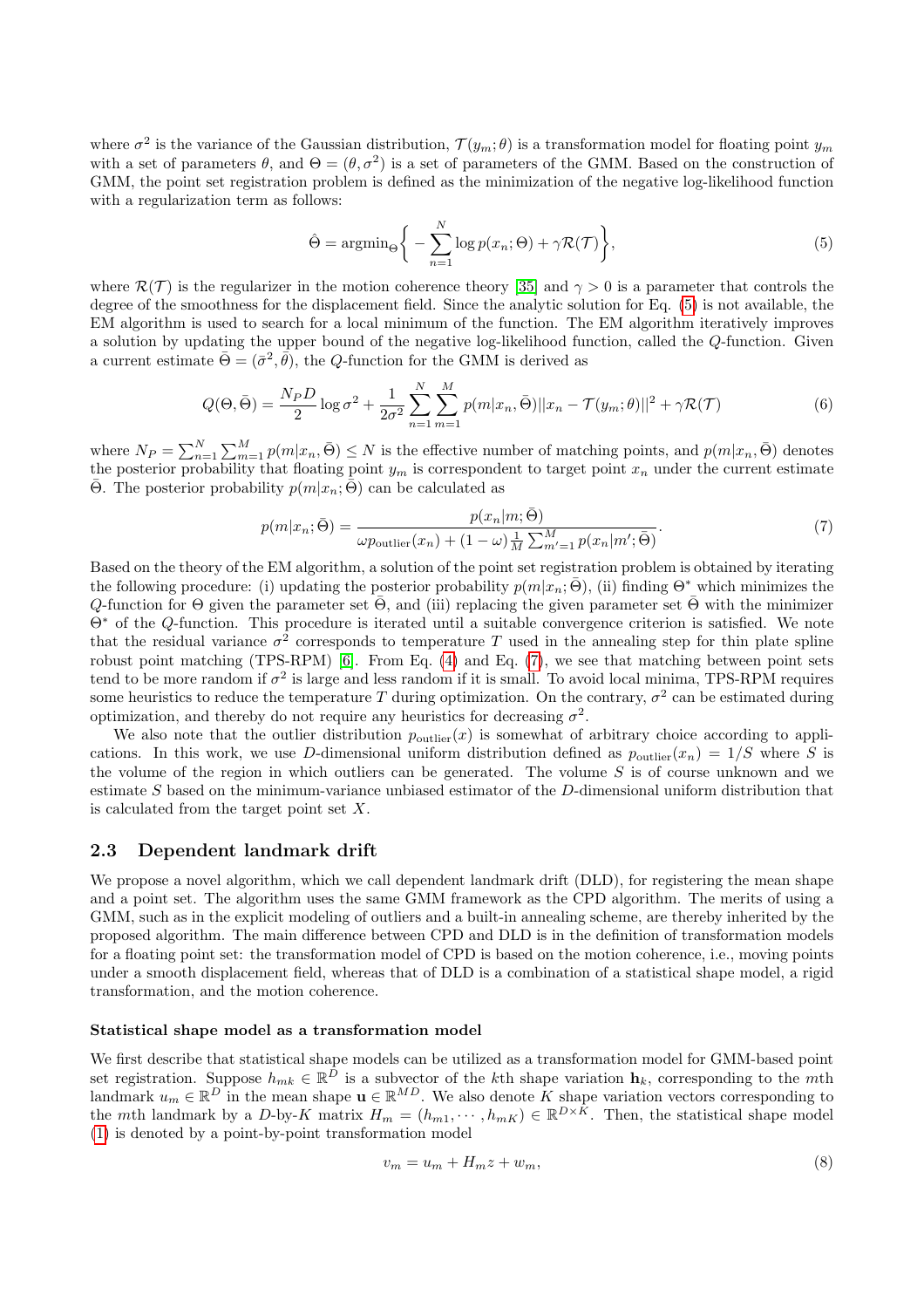Algorithm 1: Dependent Landmark Drift

$$
\text{Input: } X = (x_1, \dots, x_N)^T, \ \mathbf{u} = (u_1^T, \dots, u_M^T)^T, \ \mathbf{H} = (H_1^T, \dots, H_M^T)^T, \ \Lambda_K, \ \omega \in (0, 1), \ \gamma > 0.
$$

 $\cdot$  Output:  $Y = (y_1, \dots, y_M)^T$ .

· Initialization:

$$
Y = U
$$
,  $S = \text{volume}(X)$ ,  $\sigma^2 = \frac{1}{NMD} \sum_{n=1}^{N} \sum_{m=1}^{M} ||x_n - y_m||^2$ .

· EM optimization: repeat until convergence.

- E-step: compute  $p_{mn}, p_m, p_n$  for each m and n.

$$
p_{mn} = \frac{\exp\left(-\frac{1}{2\sigma^2}||x_n - y_m||^2\right)}{\sum_{m=1}^M \exp\left(-\frac{1}{2\sigma^2}||x_n - y_m||^2\right) + (2\pi\sigma^2)^{D/2}\frac{\omega}{1-\omega}\frac{M}{V}},
$$

$$
p_m = \sum_{n=1}^N p_{mn}, \quad p_m = \sum_{m=1}^M p_{mn}, \quad N_P = \sum_{n=1}^N \sum_{m=1}^M p_{mn},
$$

- M-step: update z, s, R, d, Y, u, H and  $\sigma^2$ .

(a) Update shape parameters  $z$ , translation vector  $d$ , and shape  $Y$ .

$$
x_P = \frac{1}{N_P} \sum_{n=1}^{N} p_{\cdot n} x_n, \quad u_P = \frac{1}{N_P} \sum_{m=1}^{M} p_m u_m, \quad H_P = \frac{1}{N_P} \sum_{m=1}^{M} p_m H_m,
$$
  

$$
z = \Big\{ \sum_{m=1}^{M} p_m H_m^T H_m - N_P H_P^T H_P + \gamma \Lambda_K^{-1} \Big\}^{-1} \Big\{ \sum_{n=1}^{N} \sum_{m=1}^{M} p_{mn} H_m^T (x_n - u_m) - N_P H_P^T (x_P - u_P) \Big\},
$$
  

$$
d = x_P - u_P - H_P z, \quad y_m = u_m + H_m z + d, \text{ for all } m = 1, \cdots, M, \quad y_P = \frac{1}{N_P} \sum_{m=1}^{M} p_m y_m.
$$

(b) Update pose parameters  $(s, R, d)$ , shape model  $(\mathbf{u}, \mathbf{H})$ , and shape Y.

$$
A = \sum_{m=1}^{M} \sum_{n=1}^{N} p_{mn} (x_n - x_P)(y_m - y_P)^T
$$
, compute SVD of  $A = \Phi L \Psi^T$ ,  
\n
$$
R = \Phi d(1, \dots, 1, \det(\Phi \Psi^T)) \Psi^T
$$
,  $s = \text{tr}(A^T R) / \sum_{m=1}^{M} p_m ||y_m - y_P||^2$ ,  $d = x_P - sRy_P$ ,  
\n $u_m \leftarrow sRu_m + d$ ,  $H_m \leftarrow sRH_m$ ,  $y_m \leftarrow sRy_m + d$ , for all  $m = 1, \dots, M$ .

(c) Update residual variance  $\sigma^2$ .

$$
\sigma^2 = \frac{1}{N_P D} \sum_{n=1}^{N} \sum_{m=1}^{M} p_{mn} ||x_n - y_m||^2.
$$

<span id="page-4-0"></span>Figure 1: Registration algorithm for the mean shape  $\bf{u}$  and point set X. The mean shape  $\bf{u}$  is also denoted by the matrix notation  $U = (u_1, \dots, u_M)^T$ . The notation  $d(\cdot)$  denotes the operation for converting a vector into a diagonal matrix,  $det(\cdot)$  denotes the determinant of a square matrix, and the symbol "←" denotes the substitution.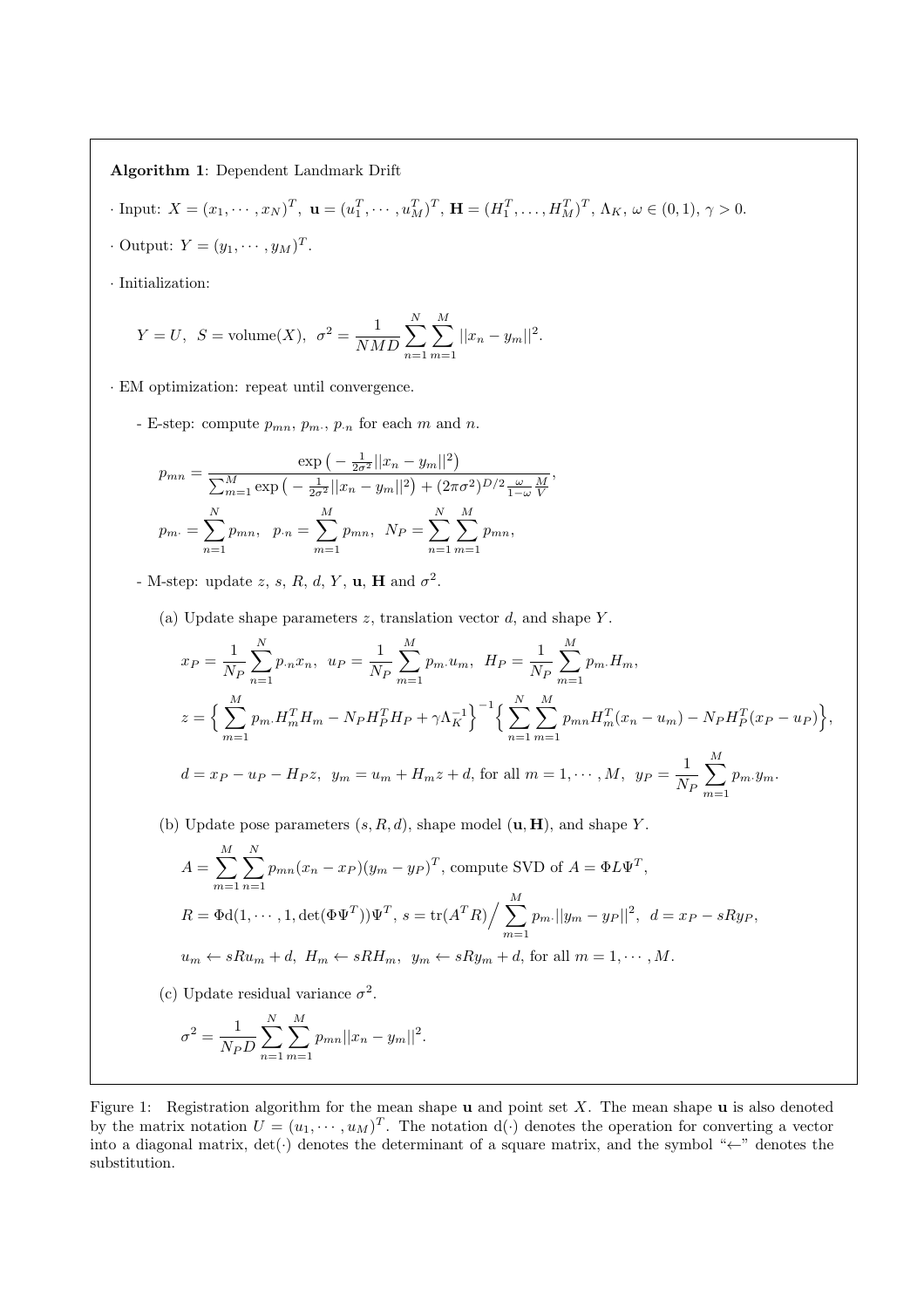where  $v_m$  is the mth point in shape  $\mathbf{v} \in \mathbb{R}^D$ ,  $z = (z_1, \dots, z_K) \in \mathbb{R}^K$  is a weight vector for K shape variations, and  $w_m \in \mathbb{R}^D$  is a subvector of the residual vector **w** corresponding to landmark  $u_m$ . Therefore, the statistical shape model can be used as a transformation model of a point set registration. A merit of using statistical shape models for point set registration problems is that moves of landmarks are estimated based on the *statistical* dependency of landmark displacements. We therefore call our algorithm dependent landmark drift.

#### Transformation model

We incorporate prior shape information into the transformation model. We suppose that the training phase has already finished, and the mean shape  $\mathbf{u} = (u_1^T, \dots, u_M^T)^T$  and shape variations  $\mathbf{H} = (\mathbf{h}_1, \dots, \mathbf{h}_K)$ , also denoted by  $\mathbf{H} = (H_1^T, \dots, H_M^T)^T$ , have been calculated. We then define the transformation model  $\mathcal{T}_{\text{DLD}}$  as a combination of the rigid transformation and the statistical shape model encoding prior shape information as follows,

$$
\mathcal{T}_{\text{DLD}}(u_m; \theta) = sR(u_m + H_m z) + d,\tag{9}
$$

where  $s \in \mathbb{R}$  is a scale parameter,  $R \in \mathbb{R}^{D \times D}$  is a rotation matrix, and  $d \in \mathbb{R}^{D}$  is a translation vector. We incorporated the rigid transformation into the transformation model because the effects of scale, translation, and rotation are eliminated from the statistical shape model during training. We refer to the triplet  $\rho = (s, R, d)$ as pose parameters and z as shape parameters.

### Definition of Q-function

We use the Gaussian mixture model, defined as Eqs. [\(3\)](#page-2-2) and [\(4\)](#page-2-0), as the basis of solving the point set registration problems. We suppose  $\lambda_k \in \mathbb{R}$  is the kth largest eigenvalue of the covariance matrix C computed from training data and  $\Lambda_K \in \mathbb{R}^{K \times K}$  is the diagonal matrix defined as  $\Lambda_K = d(\lambda_1, \dots, \lambda_K)$ , where  $d(\cdot)$  denotes the operation of converting a vector into a diagonal matrix. Replacing the transformation model  $\mathcal{T}$  in Eq. [\(6\)](#page-3-2) by  $\mathcal{T}_{\text{DLD}}$ , we define the Q-function of the point set registration problem as

$$
Q_{\text{DLD}}(\Theta, \bar{\Theta}) = \frac{N_P D}{2} \log \sigma^2 + \frac{1}{2\sigma^2} \sum_{n=1}^{N} \sum_{m=1}^{M} p_{mn} ||x_n - sR(u_m + H_m z) - d||^2 + \gamma z^T \Lambda_K^{-1} z,\tag{10}
$$

where  $\Theta = (z, \rho, \sigma^2), p_{mn} = p(m|x_n; \bar{\Theta}),$  and  $N_P = \sum_{n=1}^{N} \sum_{m=1}^{M} p_{mn}$ . We used the Tikonov regularizer  $z^T \Lambda_K^{-1} z$ as a regularization term to avoid searching for extreme shapes, where  $\gamma > 0$  is a parameter that controls the search space of z. We note that this regularization is interpreted as a smooth displacement field because the resulting transformed shape becomes increasingly similar to the mean shape as  $\gamma$  increases, i.e. the neighboring points move coherently. The prior shape information in our approach is thereby a combination of the statistical shape model, the rigid transformation, and the motion coherence.

#### Optimization

Based on the theory of the EM algorithm, a solution to the point set registration problem is obtained by iterating the following procedure: (i) updating the posterior probability  $p_{mn} = p(m|x_n; \bar{\Theta})$ , (ii) finding  $\Theta^*$  that minimizes the Q-function for  $\Theta$  given the parameter set  $\Theta$ , and (iii) replacing the given parameter set  $\Theta$  with the minimizer  $\Theta^*$  of the Q-function. Since the analytic solution  $\Theta^*$  is unavailable, we divide the optimization procedure (ii) into three steps:

- (a) Optimization of shape parameter z and translation vector d given  $(s, R, \sigma^2)$ ,
- (b) Optimization of pose parameter  $\rho = (s, R, d)$  given  $(z, \sigma^2)$ ,
- (c) Optimization of residual variance  $\sigma^2$  given  $(z, \rho)$ .

For each step, it is possible to find the exact minimizer of the Q-function given corresponding fixed parameters. For the steps (a) and (c), the exact minimizers are obtained by taking partial derivatives of  $Q_{\text{DLD}}$ , and equating them to zero. For the step (b),  $Q_{\text{DLD}}$  must be optimized under the orthonormality condition  $R^{T}R = I_{D}$  as  $R$  is a rotation matrix. This constrained optimization problem can be analytically solved by using the result reported in [\[36\]](#page-16-5). The residual variance  $\sigma^2$  can be estimated in the same manner as for the general case of the GMM-based registration, and the built-in annealing scheme in GMM is retained.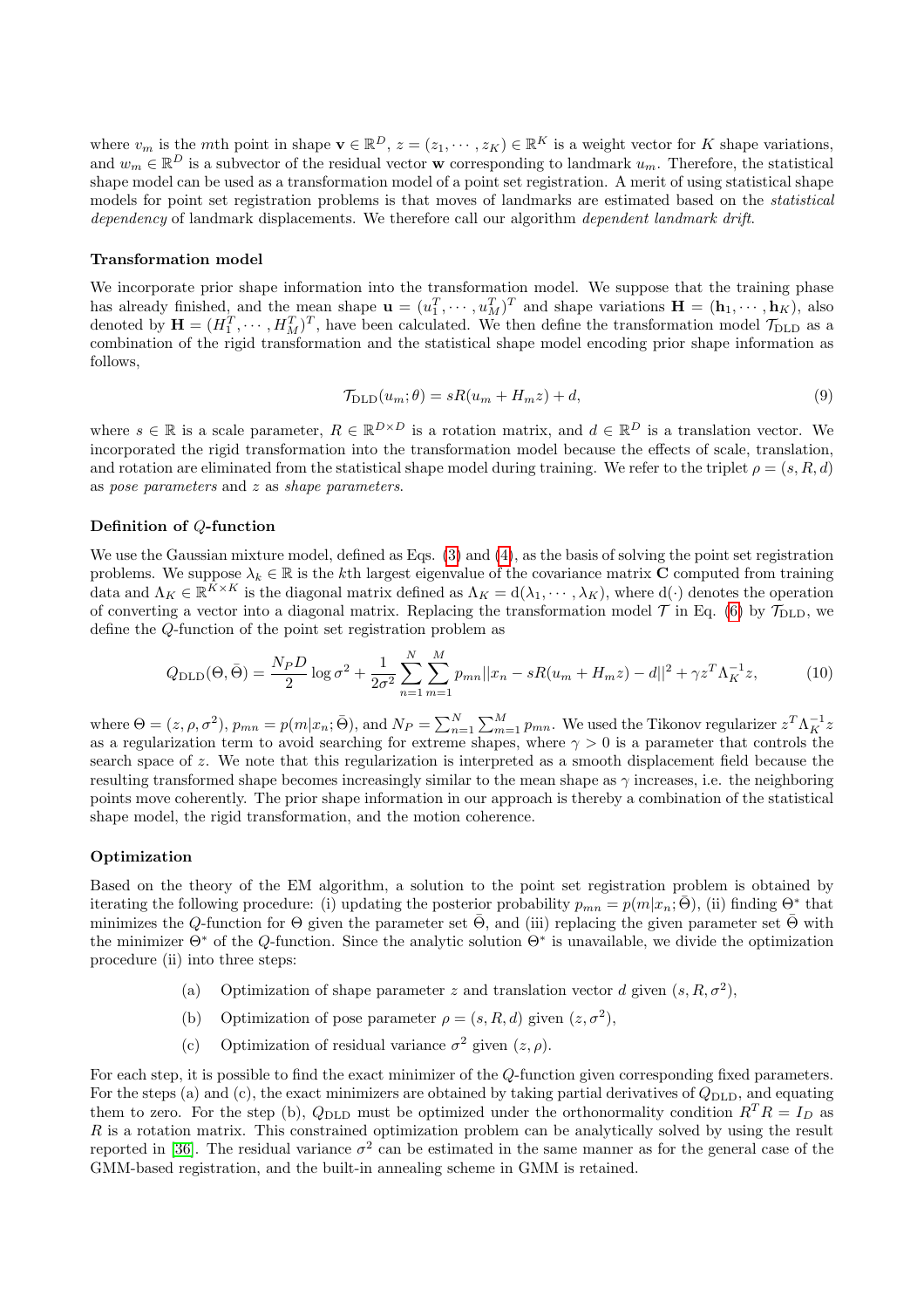The mean shape  $\bf{u}$  and shape variations  $\bf{H}$  are updated in the step (b) after updating the scale parameter s and the rotation matrix R since **u** and **H** are dependent on the coordinate system in which the statistical shape model is defined. Translation vector  $d$  is updated in the both (b) and (c) of the M-step to find a better approximation of the exact minimizer Θ<sup>∗</sup> in a heuristic manner. The DLD algorithm is summarized in Figure [1.](#page-4-0)

#### Linear time algorithm

The bottleneck of the algorithm is the computation of  $p_{mn}$  for all  $m = 1, \dots, M$  and  $n = 1, \dots, N$ . The computational cost of evaluating all  $p_{mn}$  is  $O(MN)$  for one iteration of the EM algorithm. Fortunately, the direct evaluation of  $p_{mn}$  can be avoided and can be computed in  $O(M + N)$  time through approximate computations. Suppose  $P \in \mathbb{R}^{M \times N}$  is the matrix, the *mnth* element of which is  $p_{mn}$ . By using this matrix notation, Algorithm 1 can be replaced by Algorithm 2 shown in Figure [2.](#page-7-0) All computations related to P in Algorithm 2 are expressed as any of  $P1_N$ ,  $P^T1_M$ , and PX. We here also suppose  $K_{YX} \in \mathbb{R}^{M \times N}$  is a Gaussian affinity matrix, the mnth element of which is defined as  $k_{mn} = \exp\{-||x_n - y_m||^2/2\sigma^2\}$ . The bottleneck matrix-vector products  $P1_N, P^T1_M$ , and PX can be computed as follows,

<span id="page-6-0"></span>
$$
q = 1_N \cdot / (K_{YX}^T 1_M + c1_N)
$$
  
\n
$$
P^T 1_M = 1_N - cq,
$$
  
\n
$$
P1_N = K_{YX}q,
$$
  
\n
$$
PX = K_{YX}d(q)X,
$$
\n(11)

where "./" denotes element-wise division,  $c = (2\pi\sigma^2)^{D/2} \frac{\omega}{1-\omega} \frac{M}{S}$  is a constant, and d(·) denotes the operation for converting a vector into a diagonal matrix. The bottleneck computations  $P1_N, P^T1_M$ , and  $PX$  are thereby reduced to the products between the Gaussian affinity matrix  $K_{YX}$  and vectors of size M and N, that is,  $K_{YX}^T a$  and  $K_{YX}b$  for arbitrary vectors  $a \in \mathbb{R}^M$  and  $b \in \mathbb{R}^N$ .

These matrix-vector products  $K_{YX}^T a$  and  $K_{YX}b$  can be evaluated in  $O(M+N)$  using approximation tech-niques such as the improved fast Gauss transform [\[37\]](#page-16-6) and the Nyström method [\[38\]](#page-16-7). In this work, we use the Nyström method as approximation technique because of the simplicity of its implementation. Suppose that V is the set of points that is randomly chosen L times from the combined point set  $Z = X \cup Y$  without replacement. The Gaussian affinity matrix  $K_{YX}$  can be approximated by the Nyström method as follows,

$$
K_{YX} \approx K_{YV} K_{VV}^{-1} K_{VX},\tag{12}
$$

where  $K_{YV} \in \mathbb{R}^{M \times L}$ ,  $K_{VV} \in \mathbb{R}^{L \times L}$ , and  $K_{VX} \in \mathbb{R}^{L \times N}$  are the Gaussian affinity matrices between Y and V, for the subset  $V$  itself, and between  $V$  and  $X$ , respectively. If the number of sampled points  $L$  is much less than N and M, the approximation of the products  $K_{YX}^T a$  or  $K_{YX}b$  can be efficiently calculated by evaluating matrix-vector products in the right-hand side of the following equations

$$
K_{YX}^{T}a \approx K_{VX}^{T}K_{VV}^{-1}K_{YV}^{T}b,
$$
  
\n
$$
K_{YX}b \approx K_{YV}K_{VV}^{-1}K_{VX}a,
$$
\n(13)

from right to left. The computational costs of evaluating the right-hand-side equations are  $O(DL(M + N) +$  $L^3 + DL^2$ ), i.e., in linear time if we assume that L and D are constants. One issue of using the Nyström method is the trade-off between speed and accuracy; setting  $L$  to a small value leads to a fast but less accurate computations. We therefore directly evaluate Eqs. [\(11\)](#page-6-0) if the residual variance  $\sigma$  is sufficiently small and they can be efficiently computed by evaluating affinity values among only neighbor points using the KD tree search.

The computations of the other terms in Algorithm 2 can be evaluated in  $O(M+N)$  time. The product PX in Algorithm 2 is computed in  $O(M+N)$  time because  $P\tilde{X} = PX - (P1_N)x_P^T$ . We note that direct evaluations of diagonal matrices such as  $d(q)$ ,  $d(P_1_N)$ ,  $d(P_1_M)$ , **P** and  $I_M$ , which can also be a bottleneck, but are avoided as the computations of off-diagonal elements can be ignored. Therefore, the computational cost of one iteration of the EM algorithm is proportional to  $M + N$ . We also note that the initialization step requires  $O(M+N)$  computations since  $\sum_{n=1}^{N} \sum_{m=1}^{M} x_n^T y_m = 1_N^T XY^T 1_M$  can be computed by evaluating matrix-vector products of the right-hand side equation from left to right.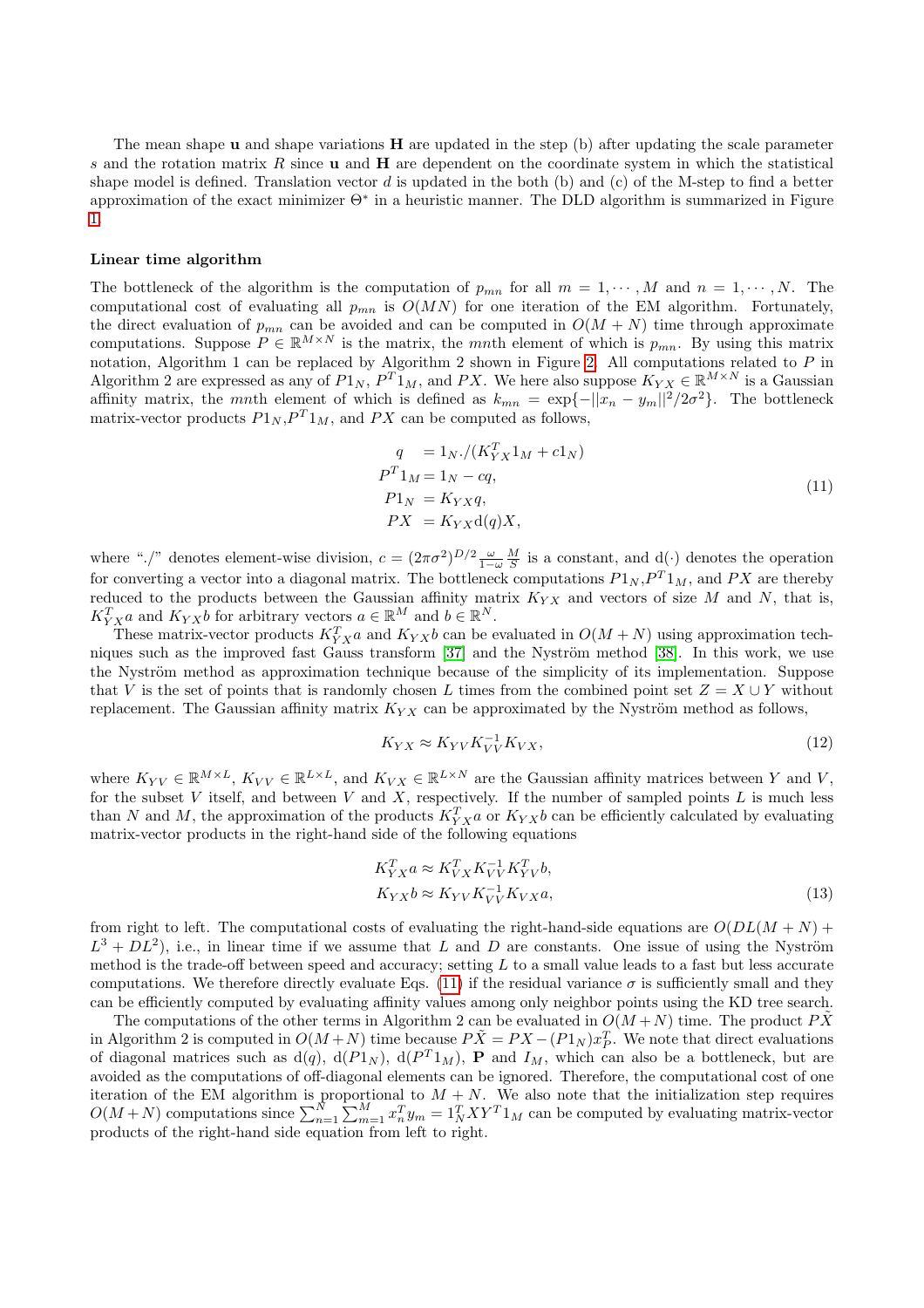Algorithm 2: Dependent Landmark Drift (Linear time algorithm)  $\text{Input: } X = (x_1, \dots, x_N)^T, \ \mathbf{u} = (u_1^T, \dots, u_M^T)^T, \ \mathbf{H} = (H_1^T, \dots, H_M^T)^T, \ \Lambda_K, \ \omega \in (0, 1), \ \gamma > 0.$  $\cdot$  Output:  $Y = (y_1, \dots, y_M)^T$ . · Initialization:  $Y = U$ ,  $S = \text{volume}(X)$ ,  $\sigma^2 = \frac{1}{N}$  $\frac{1}{NMD} \big\{ M \text{tr}(X^T X) - 2(1_M^T Y X^T 1_N) + N \text{tr}(Y^T Y) \big\}.$ · EM optimization: repeat until convergence. - E-step: calculate  $P1_N$ ,  $P^T1_M$ , and  $PX$  using the Nyström method. - M-step: update  $z, s, R, d, \mathbf{u}, \mathbf{H}, Y$  and  $\sigma^2$ . (a) Update shape parameters  $z$ , translation vector  $d$ , and shape  $Y$ .  $N_P = 1_M^T P 1_N$ ,  $\mathbf{P} = d((P 1_N) \otimes 1_D)$ ,  $\mathbf{x}_P = v(P X)$ ,  $\mathbf{u}_P = \mathbf{P} \mathbf{u}$ ,  $H_P = N_P^{-1} (1_M^T \otimes I_D)$ **PH**,  $x_P = N_P^{-1} X^T P^T 1_M$ ,  $u_P = N_P^{-1} U^T P 1_N$ ,  $z = \left\{ \mathbf{H}^T \mathbf{P} \mathbf{H} - N_P H_P^T H_P + \gamma \Lambda_K^{-1} \right\}^{-1} \left\{ \mathbf{H}^T (\mathbf{x}_P - \mathbf{u}_P) - N_P H_P^T (x_P - u_P) \right\},$  $d = x_P - u_P - H_P z$ ,  $Y = U + (H_1 z, \dots, H_M z)^T + 1_M d^T$ ,  $y_P = N_P^{-1} Y^T P 1_N$ . (b) Update pose parameters  $(s, R, d)$ , shape model  $(\mathbf{u}, \mathbf{H})$ , and shape Y.  $\tilde{X} = X - 1_N x_P^T$ ,  $\tilde{Y} = Y - 1_M y_P^T$ ,  $A = (P\tilde{X})^T \tilde{Y}$ , compute SVD of  $A = \Phi L \Psi^T$ ,  $R = \Phi \mathrm{d}(1,\cdots,1,\det(\Phi \Psi^T)) \Psi^T, \ \ s = \mathrm{tr}(A^T R) / \mathrm{tr}(\tilde{Y}^T \mathrm{d}(P 1_N) \tilde{Y}), \ \ d = x_P - sRy_P,$  $\mathbf{u} \leftarrow s(I_M \otimes R)\mathbf{u} + 1_M \otimes d, \ \ \mathbf{H} \leftarrow s(I_M \otimes R)\mathbf{H}, \ \ Y \leftarrow sYR^T + 1_Md^T.$ (c) Update residual variance  $\sigma^2$ .  $\sigma^2 = \frac{1}{\gamma}$  $N_P D$  $\left\{\text{tr}(X^T\text{d}(P^T1_M)X) - 2\text{tr}(Y^TPX) + \text{tr}(Y^T\text{d}(P1_N)Y)\right\}.$ 

<span id="page-7-0"></span>Figure 2: Linear time algorithm for registering mean shape  $\bf{u}$  and point set X. The mean shape  $\bf{u}$  is also denoted by the matrix notation  $U = (u_1, \dots, u_M)^T$ . The notation  $d(\cdot)$  denotes the operation for converting a vector into a diagonal matrix,  $det(\cdot)$  denotes the determinant of a square matrix, and  $v(\cdot)$  denotes the operation for converting a matrix into a vector in the row-major order. Also,  $1_M$  and  $1_N$  denote column vectors of all 1s of size M and N, respectively. The identity matrices of size M and D is denoted by  $I_M$  and  $I_D$ . The symbols "←" and ⊗ denote the substitution and the Kronecker product, respectively.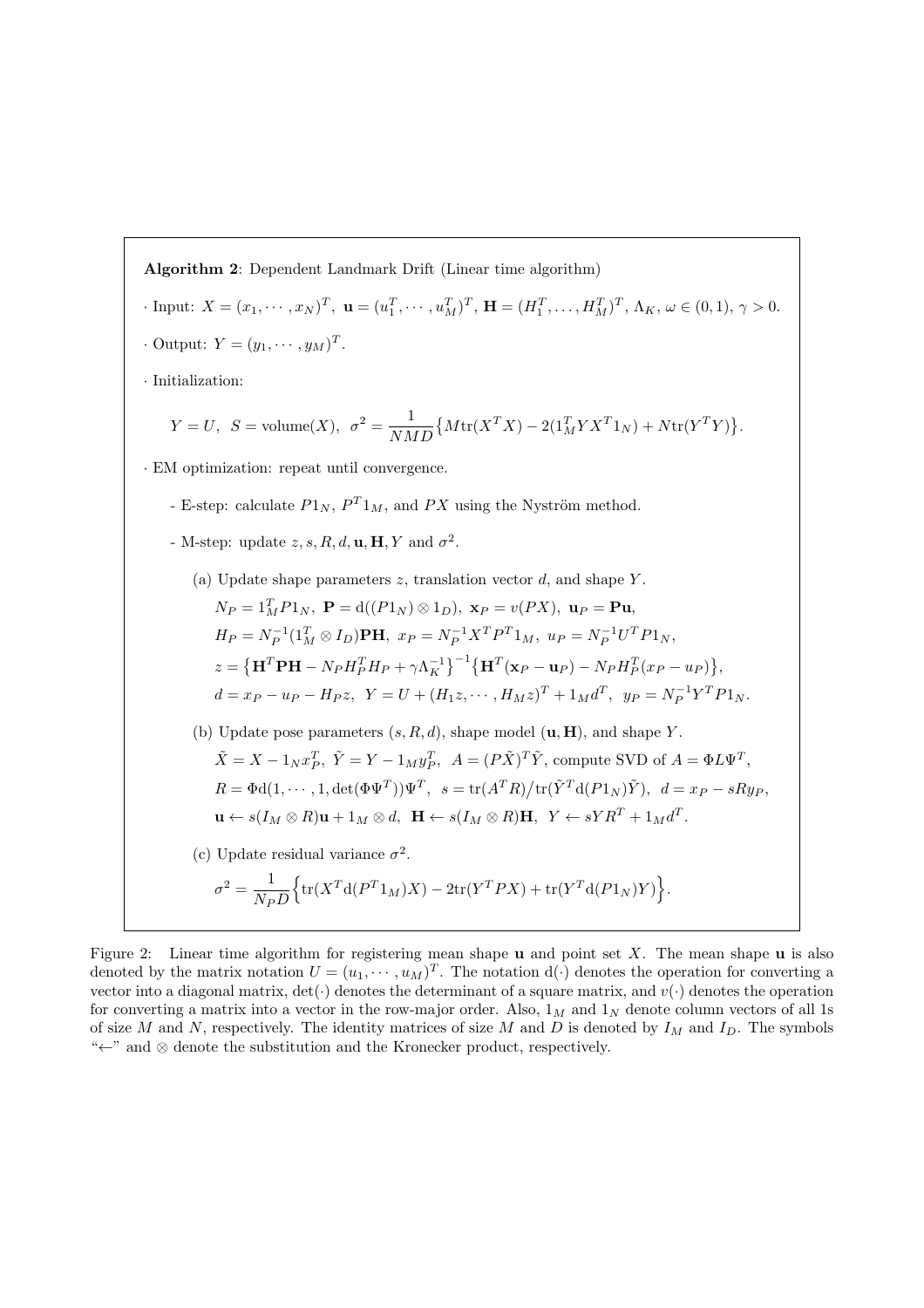

<span id="page-8-0"></span>Figure 3: Mean shape deformation extracted from the IMM hand dataset. The first, the second, the third, and the fourth principal modes are shown in each row. The middle column shows the mean shape, whereas deformed mean shapes corresponding to  $\pm 3$  standard deviation are shown in the left and right columns, respectively.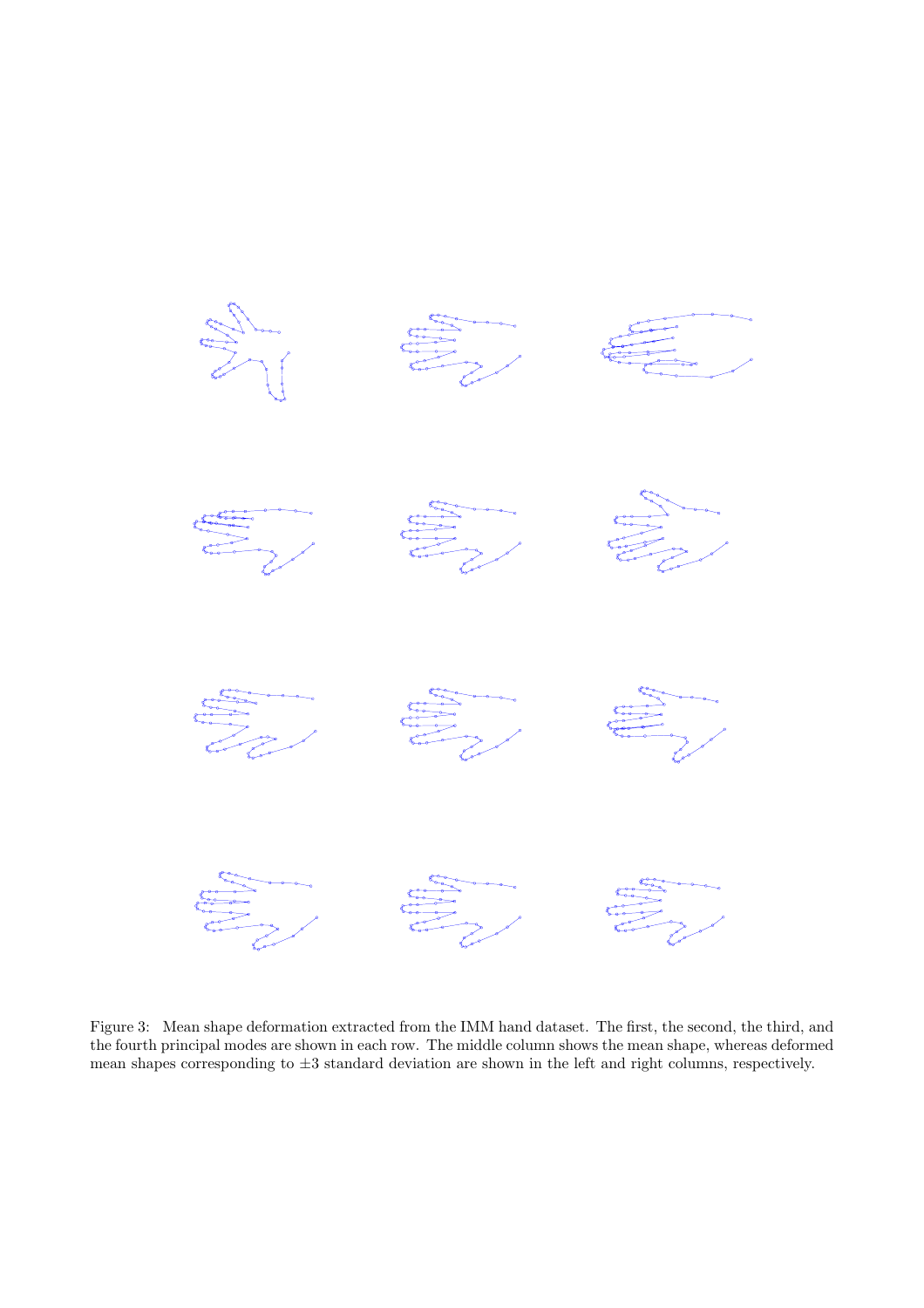

<span id="page-9-0"></span>Figure 4: Mean shape deformation extracted from the IMM face dataset. The first, the second, the third, and the fourth principal modes are shown in each row. The middle column shows the mean shape, whereas deformed mean shapes corresponding to  $\pm 3$  standard deviation are shown in the left and right columns, respectively.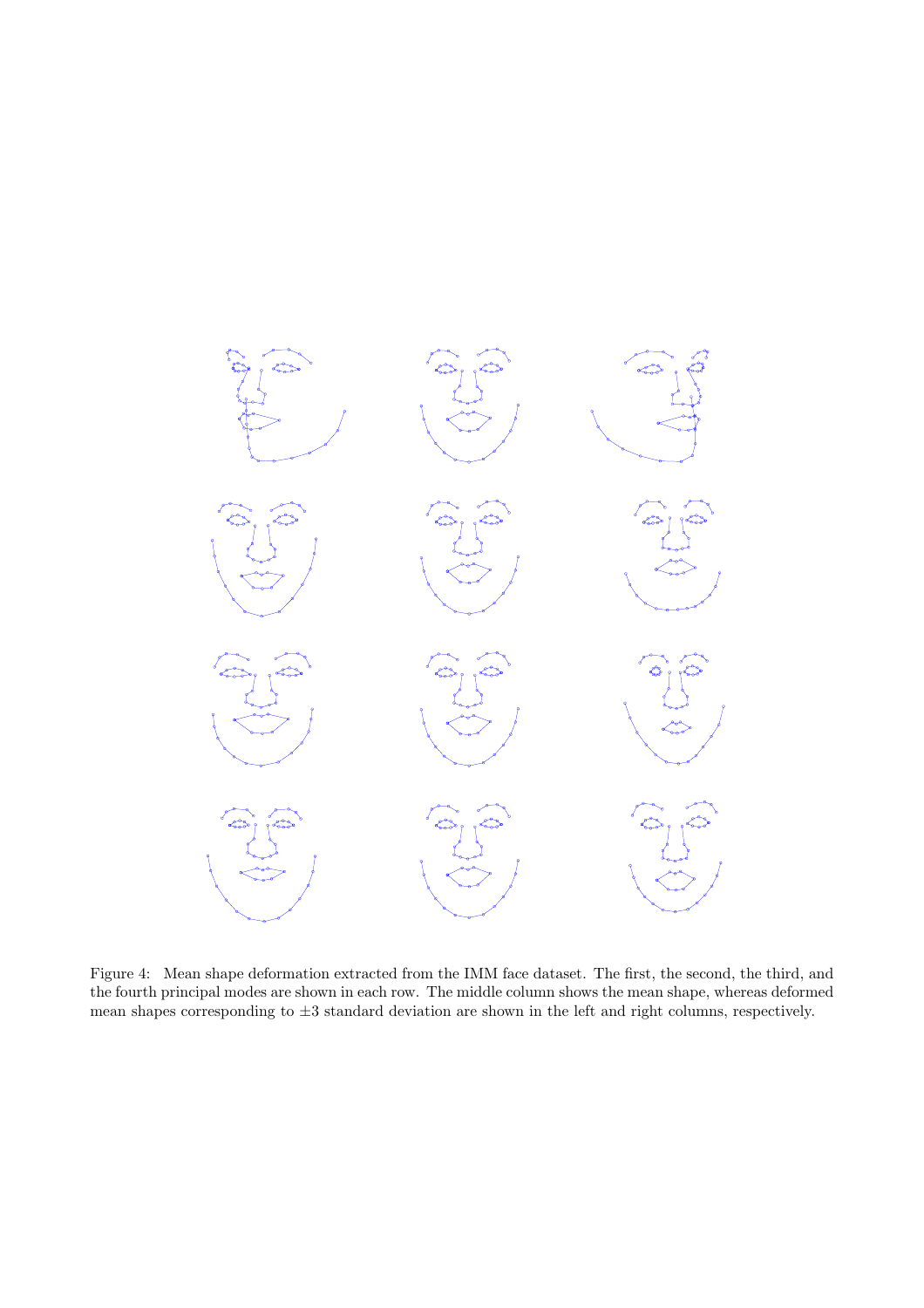

<span id="page-10-0"></span>Figure 5: Applications of DLD, CPD, and TPS-RPM to hand No.6 with four types of modification: (1) replication of points with dispersion, (2) deletion of points, (3) addition of outliers, and (4) rotation of the whole shape.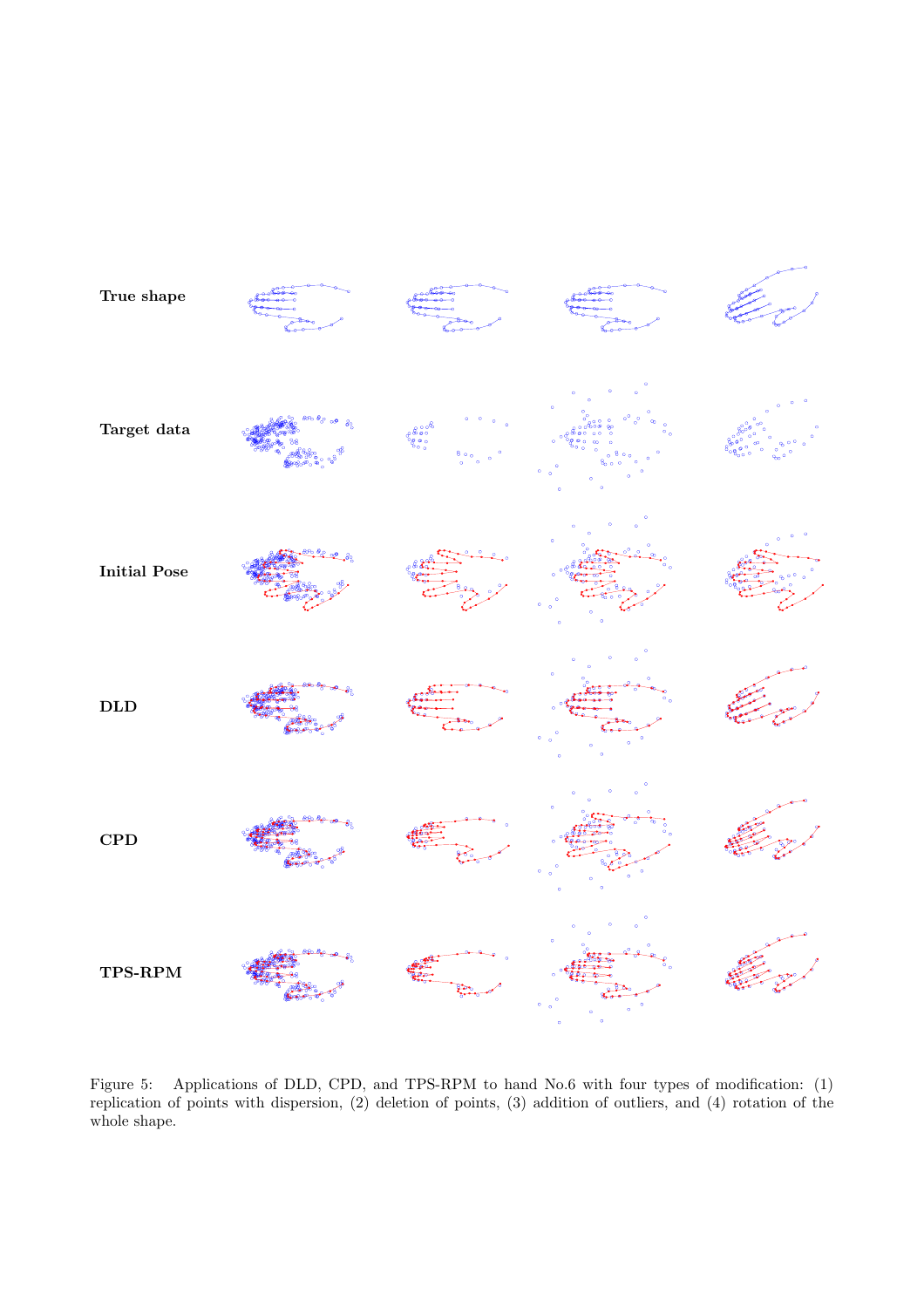

<span id="page-11-0"></span>Figure 6: Comparisons of registration performance among DLD, CPD, and TPS-RPM using hand No. 6 in the IMM hand dataset (left), and face 22-4f in the IMM face dataset (right) with four types of modification (1) replication of points with dispersion, (2) deletion of points, (3) addition of outliers, and (4) rotation of the whole shape.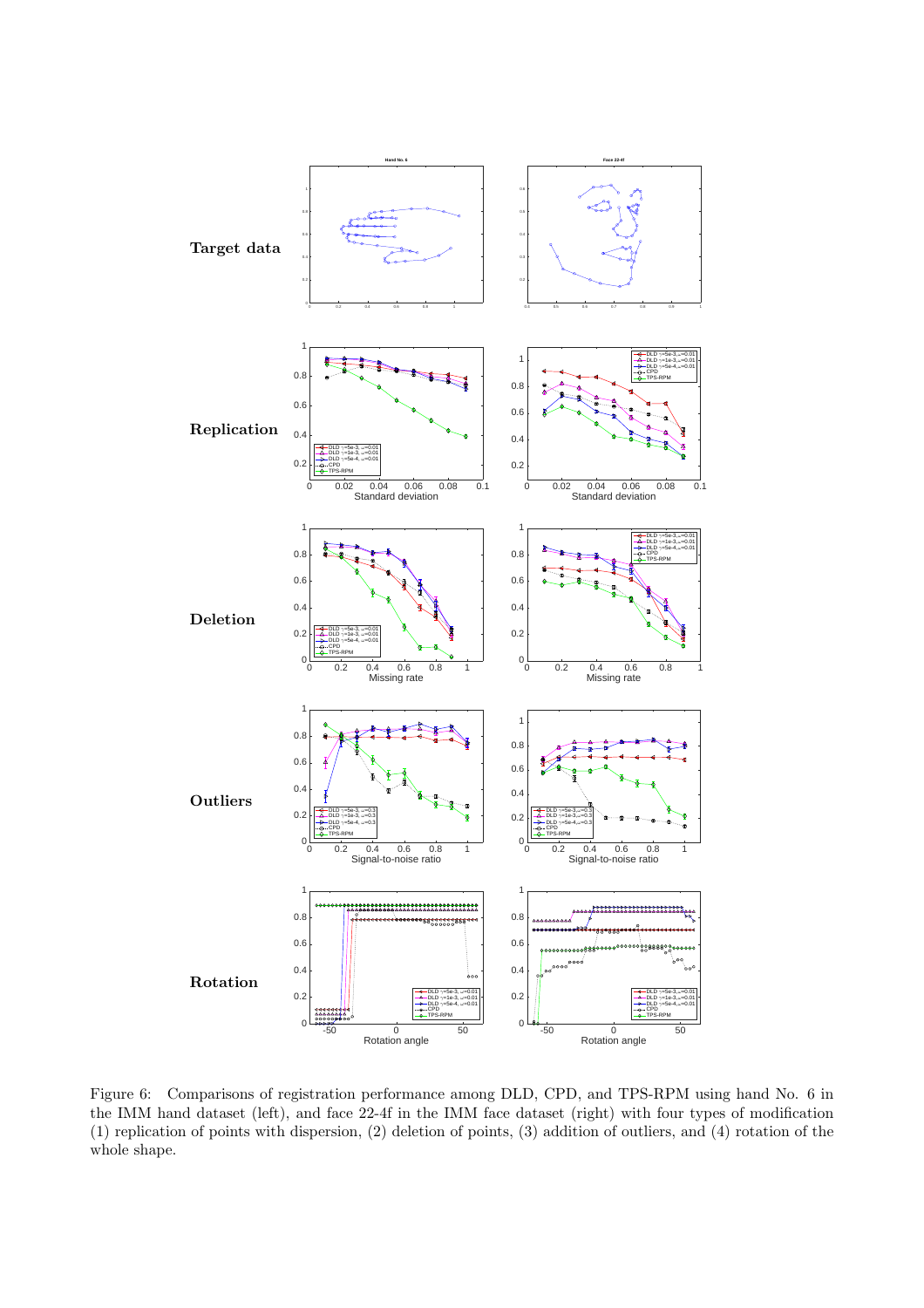# 3 Experiments

In this section, we report the registration performance of the proposed algorithm through experimental comparisons with existing point set registration algorithms, CPD [\[12\]](#page-15-2) and TPS-RPM [\[6\]](#page-14-5), for which high quality implementations are distributed by the authors of the papers.

# 3.1 Datasets and training statistical shape models

We used the IMM hand dataset and IMM face dataset [\[17\]](#page-15-7). Each shape in the datasets was obtained from a 2D image of a human hand or a human face by manually placing 56 and 58 landmarks, respectively. That is, the points in the shapes were correspondent across all shapes for each dataset. The number of shapes in the hand dataset was 40, and the face dataset consisted of 240 shapes, i.e., six faces with different angles per person for 40 different people. As mentioned in the previous section, the effects of scale, rotation, and translation needed to be removed from the training data to learn the statistical shape model. To do so, we pre-processed the shapes in the original datasets as follows: For each dataset, we first calculated the mean shape as the sample average of all shapes. We then constructed training data by computing shapes with the best rigid alignment with the mean shape. Note that, from Result 7.1 described in [\[34\]](#page-16-3), it is possible to find the best rigid transformation to match two shapes, i.e., two point sets with point-by-point correspondence. Figures [3](#page-8-0) and [4](#page-9-0) show the mean-shape deformations calculated from all 40 hands and 240 faces. Shape deformations obtained from the hand dataset can be roughly interpreted as the opening and closing of the mean hand, movements of the middle and the little fingers, the opening and closing of the index and the middle fingers, and the variation in the length of the little finger. Different shape variations were also extracted from the face dataset.

# 3.2 Illustrative results for IMM datasets

Figure [5](#page-10-0) shows demonstrations of DLD, CPD [\[12\]](#page-15-2) and TPS-RPM [\[6\]](#page-14-5) for hand No. 6 with four types of modifications: (a) replication of target points with dispersion, (b) deletion of target points, (c) addition of outliers, and (d) rotation of the whole shape. We here used the hand No. 6 picked up from the original dataset instead of the pre-processed one to prevent the test problem from becoming too easy. The top row shows the true target shapes and the second row shows the target point sets with the four types of modifications. The red points shown in figures of the third row are the initial hand shapes, i.e., the mean shape of the hands, before optimization. The fourth, fifth, and sixth rows show the results of registrations using DLD, CPD, and TPS-RPM, respectively.

For all four target point sets, we fixed the parameters of DLD K and  $\gamma$  to  $K = 10$  and  $\gamma = 10^{-3}$ . On the contrary, we used the remaining parameter  $\omega = 0.01$  for (a), (b), and (d) and  $\omega = 0.30$  for (c) since outliers were included in (c), but not included in (a), (b), and (d). For CPD and TPS-RPM, we used the software distributed by the authors of CPD and TPS-RPM with their default parameters. For DLD, we used 39 hand shapes as training data with target hand shape No. 6 removed. DLD yielded the best registration for all data. For all hand shapes deformed by CPD and TPS-RPM, images of all fingers except the thumb were rendered thinner than those of the true target shape, suggesting the weakness in assuming only a smooth displacement field as prior shape information: a point was forced to be displaced coherently with its neighboring points, even for a different finger.

For data (a), all methods roughly recovered the true target shape, whereas thinner fingers were observed for CPD and TPS-RPM. For data (b), DLD recovered the missing points correctly. On the other hand, CPD and TPS-RPM did not recover the missing points, and the thumb and all fingers were rendered shorter in their results than the true target shapes. This suggests a weakness in the computation of the missing regions. This weakness is originated in assuming only a smooth displacement field: floating points moved much more coherently as the target points did not exist near them. For data (c), DLD found the true target shape, whereas the deformed shapes generated by CPD and TPS-RPM were close to the mean shape rather than the true target shape. For data (d), all methods roughly recovered the true target shape, whereas thinner fingers were observed in results for CPD and TPS-RPM. DLD succeeded in recovering the true hand shape.

## 3.3 Comparison of registration performance

To evaluate the registration performances of DLD more precisely, we compared DLD, CPD, and TPS-RPM using the same IMM hand dataset and the IMM face dataset under various conditions. As the true target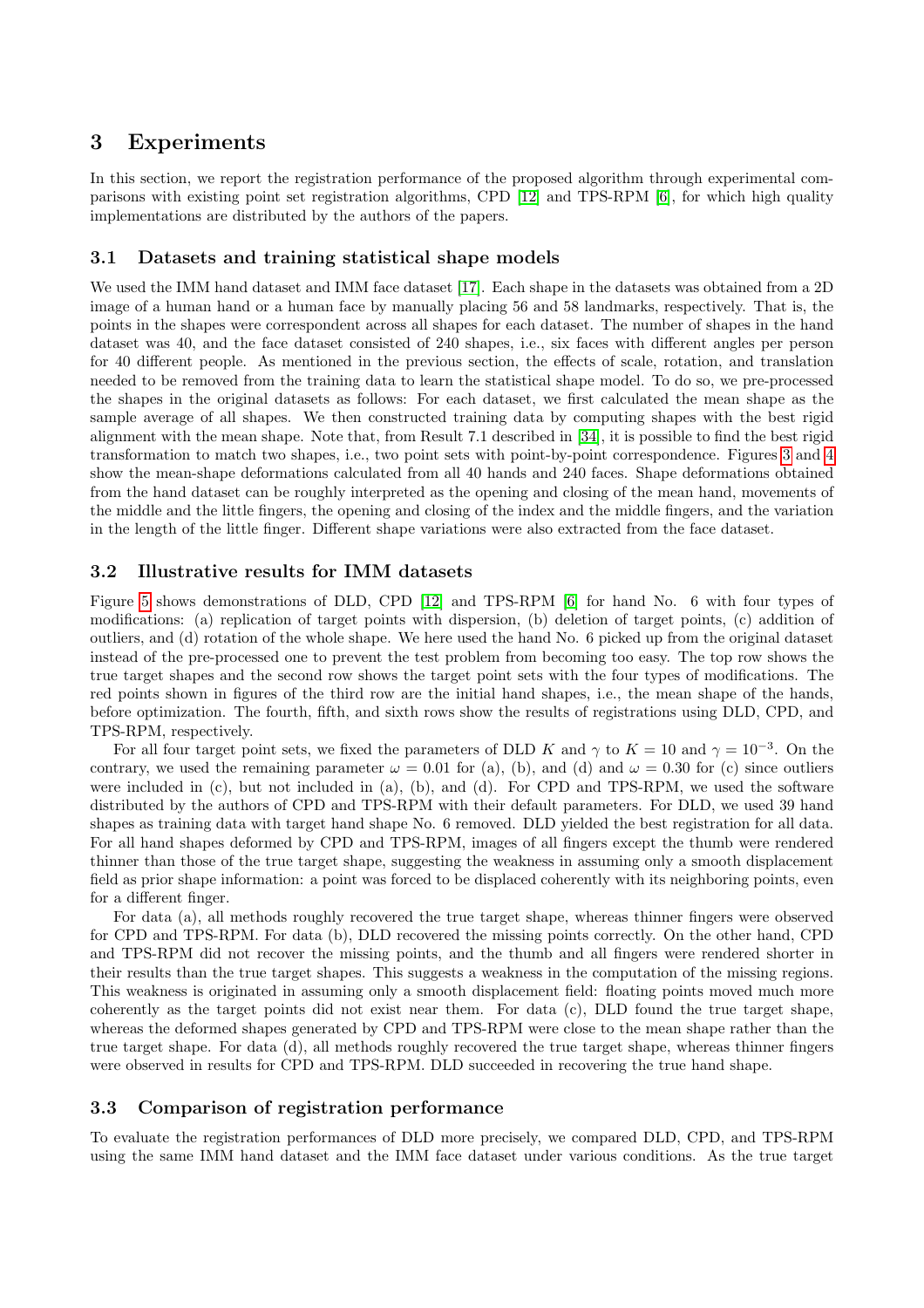shapes to be estimated, we used hand No. 6 and face 22-4f shown in the first row of Figure [6,](#page-11-0) which were clearly different from the mean shapes shown in the middle column of Figure [3](#page-8-0) and [4,](#page-9-0) respectively. For the IMM hand dataset, we used 39 hand shapes with hand No. 6 removed from all 40 shapes as a set of training data for DLD, whereas 234 face shapes, with all six faces of human No. 22 removed, were used as the other set of training data for DLD.

#### Generating validatation datasets

As in the experiment in the previous subsection, we generated the four types of target data for the hand No.6: (a) 20-time replication of target points with dispersion, (b) random deletion of target points, (c) addition of outliers that follows uniform distributions, and (d) rotation of the whole shape. In generating the four types of target data, we changed the parameters of data generation: (a) standard deviation of the Gaussian distribution for replicating target points, (b) missing rate, (c) signal-to-noise ratio, and (d) rotation angle. To repeat the experiments and reduce the influence of randomness on registration performance, we generated target point sets 20 times for (a), (b), and (c) in the same setting. For (d), a single set of target points was generated for each rotation angle, since there is no randomness in the case of rotation.

#### Definition of registration accuracy

DLD, CPD, and TPS-RPM were applied to each target data item, and the registration accuracy was calculated for each. For target data (a), (b), and (c), the average and standard errors in the registration accuracy were calculated. Registration accuracy was defined as the rate of correct matching between a true target shape and a deformed mean shape following registration. More formally, it was defined as follows

$$
Accuracy = \frac{\text{\#points with correct matching}}{\text{\#points in the mean shape}}.
$$

Point-by-point correspondence to compute registration accuracy was estimated using the nearest-neighbor matching between the deformed mean shape and the true target shape without modifications such as deletion of points and addtion of replicated points and outliers.

#### Choice of parameters

We used the default parameters for CPD and TPS-RPM implemented in their software. For DLD, we fixed the number of shape variations to  $K = 10$  for the hand dataset and  $K = 30$  for the face dataset. We set the parameter of DLD  $\omega$  to 0.01 for (a), (b), and (d), whereas 0.30 for (c) since the former datasets did not include outliers and the latter included outliers. We changed the parameter of DLD  $\gamma$  to  $5.0 \times 10^{-3}$ ,  $1.0 \times 10^{-3}$ ,  $5.0 \times 10^{-4}$  to investigate the influence of  $\gamma$  on registration performance.

### Results

The second row in Figure [6](#page-11-0) shows the results of the comparison of target shapes with replicated target points. The x-axis represents the standard deviation of replicating target points while the  $y$ -axis shows registration accuracy. For the hand datasets, the registration performance of DLD was insensitive to the regularization parameter  $\gamma$  and DLD outperformed CPD and TPS-RPM for almost all cases. For face datasets, DLD with  $\gamma = 5.0 \times 10^{-3}$  achieved the best registration performance, whereas DLD with  $\gamma = 5.0 \times 10^{-4}$  were less accurate than CPD.

The results for target shapes with random missing points are shown in the third row of Figure [6.](#page-11-0) The  $x$ -axis represents the missing rate and the y-axis registration accuracy. DLDs with  $\gamma = 1.0 \times 10^{-3}$  and  $5 \times 10^{-4}$  were the most stable for the target shapes, and it outperformed CPD and TPS-RPM in nearly all cases. On the contrary, DLD with  $\gamma = 5 \times 10^{-3}$  was moderately less accurate than CPD for the hand dataset. This suggests that too large  $\gamma$  sometimes reduces the registration accuracy because of the large bias originating in the prior shape information.

The fourth row in Figure [6](#page-11-0) shows the results for target shapes with outliers following a 2D uniform distribution with  $x_1 \in [0.0, 1.2]$  and  $x_2 \in [0.0, 1.2]$  for the hand dataset and that with  $x_1 \in [0.2, 1.0]$  and  $x_2 \in [0.0, 0.8]$ for the face dataset. The x-axis of each figure represents the signal-to-noise ratio and the y-axis represents registration accuracy. DLD achieved the best registration performance for both datasets in nearly all cases, showing its robustness against outliers. In the case that the signal-to-noise ratio was 0.1, DLD was less accurate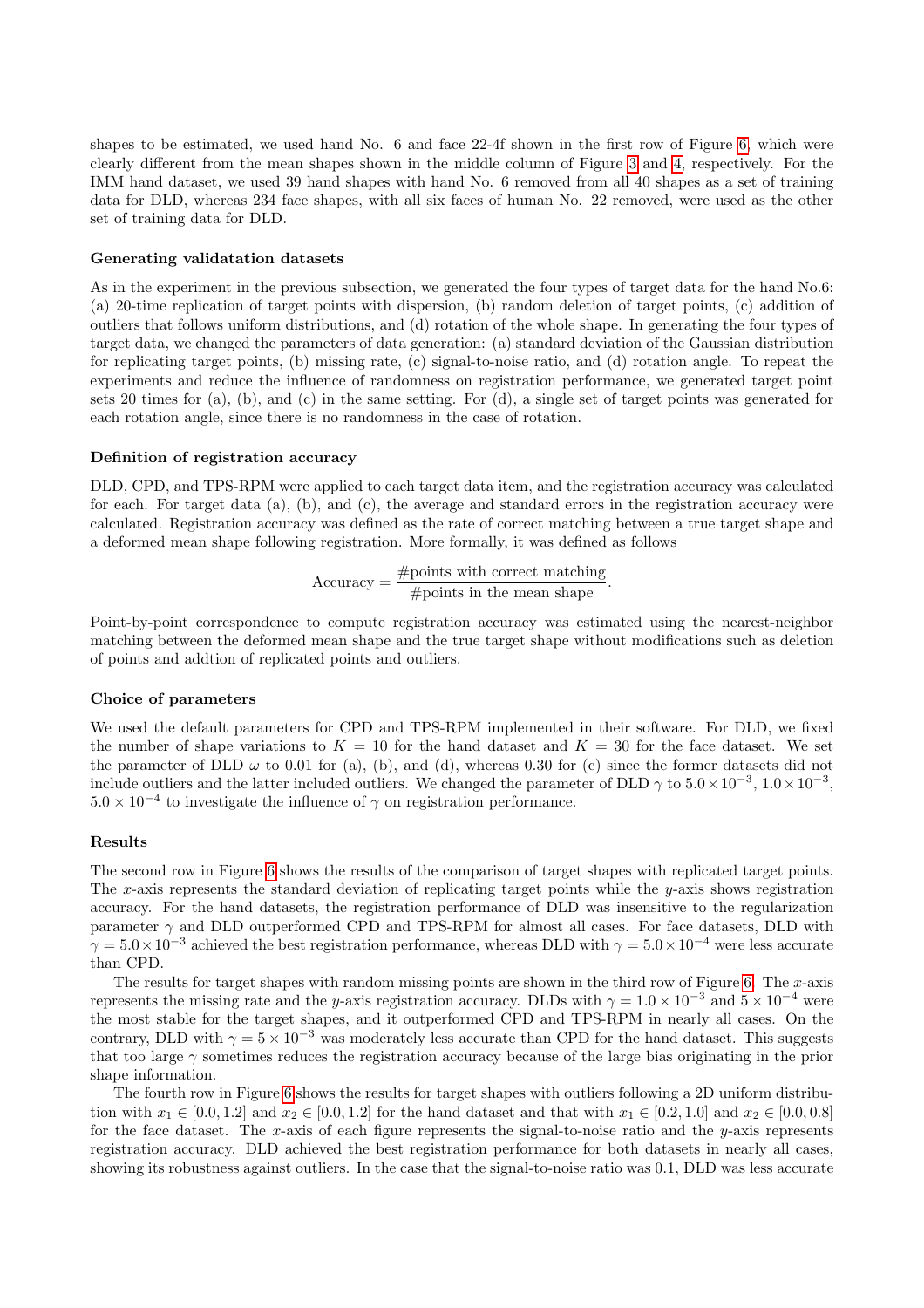than CPD and TPS-RPM. This suggests that inappropriate choice of noise probability  $\omega$  reduces registration accuracy.

The fifth row in Figure [6](#page-11-0) shows the results for rotated target shapes. The x-axis and the  $y$ -axis represent the rotation angle and registration accuracy, respectively. For the hand dataset, the registration accuracy of TPS-RPM was considerably stable and was unaffected by the rotation angles, at least in the range  $[-\pi/3, \pi/3]$ . For the face dataset, DLD achieved the best performance in nearly all cases, suggesting its robustness to the rotation.

# 4 Conclusion

Many existing algorithms for solving point set registration problems employ the assumption of a smooth displacement field, that is, the local geometry of the point set is preserved. Because of this assumption, registration problems are elegantly solved by these algorithms in various cases. This means that the registration performance can be improved using prior shape information instead of sacrificing the applicability of the algorithms. In this paper, we proposed a novel point set registration algorithm based on a Gaussian mixture model with explicit outlier modeling. We used a PCA-based statistical shape model to encode prior shape information, which was combined with the assumption of a smooth displacement field. The proposed algorithm works well if the target point set is rotated as pose parameters corresponding to a rigid transformation are simultaneously estimated in addition to shape deformation. Our algorithm is also scalable to large point sets because of the existence of a linear-time algorithm. To evaluate the registration performance of the proposed algorithm, we compared it with CPD and TPS-RPM using the IMM hand dataset and the IMM face dataset with four types of modifications: replication of target points with dispersion, random deletion of target points, addition of outliers, and rotation of the entire shape. The proposed algorithm outperformed CPD and TPS-RPM in almost all cases, showing its effectiveness for various types of point set registration problems.

# Conflict of Interest

None declared.

# References

- <span id="page-14-0"></span>[1] L. G. Brown, A survey of image registration techniques, ACM Comput. Surv. 24 (4) (1992) 325–376.
- <span id="page-14-1"></span>[2] P. Besl, N. McKay, A method for registration of 3-D shapes, IEEE Trans. Pattern Anal. Mach. Intell. 14 (2) (1992) 239–256.
- <span id="page-14-2"></span>[3] S. Rusinkiewicz, M. Levoy, [Efficient variants of the ICP algorithm,](http://ieeexplore.ieee.org/document/924423/) in: Proc. Third Int. Conf. 3-D Digit. Imaging Model., IEEE Comput. Soc, 2001, pp. 145–152.
- <span id="page-14-3"></span>[4] A. W. Fitzgibbon, [Robust registration of 2D and 3D point sets,](http://linkinghub.elsevier.com/retrieve/pii/S0262885603001835) Image Vis. Comput. 21 (13-14) (2003) 1145–1153.
- <span id="page-14-4"></span>[5] A. Makadia, A. Patterson, K. Daniilidis, [Fully Automatic Registration of 3D Point Clouds,](http://ieeexplore.ieee.org/lpdocs/epic03/wrapper.htm?arnumber=1640899 http://ieeexplore.ieee.org/document/1640899/) in: Proc. IEEE Conf. Comput. Vis. Pattern Recognit., IEEE Comput. Soc, 2006, pp. 1297–1304.
- <span id="page-14-5"></span>[6] H. Chui, A. Rangarajan, [A feature registration framework using mixture models,](http://citeseerx.ist.psu.edu/viewdoc/download?doi=10.1.1.27.2728{&}rep=rep1{&}type=pdf http://ieeexplore.ieee.org/document/852377/) in: Proc. IEEE Work. Math. Methods Biomed. Image Anal., IEEE Comput. Soc, 2000, pp. 190–197.
- <span id="page-14-6"></span>[7] H. Chui, A. Rangarajan, [A new point matching algorithm for non-rigid registration,](http://linkinghub.elsevier.com/retrieve/pii/S1077314203000092) Comput. Vis. Image Underst. 89 (2-3) (2003) 114–141.
- <span id="page-14-7"></span>[8] B. Jian, B. C. Vemuri, Robust point set registration using Gaussian mixture models, IEEE Trans. Pattern Anal. Mach. Intell. 33 (8) (2011) 1633–1645.
- <span id="page-14-8"></span>[9] J. Chen, J. Ma, C. Yang, L. Ma, S. Zheng, Non-rigid point set registration via coherent spatial mapping, Signal Processing 106 (2015) 62–72.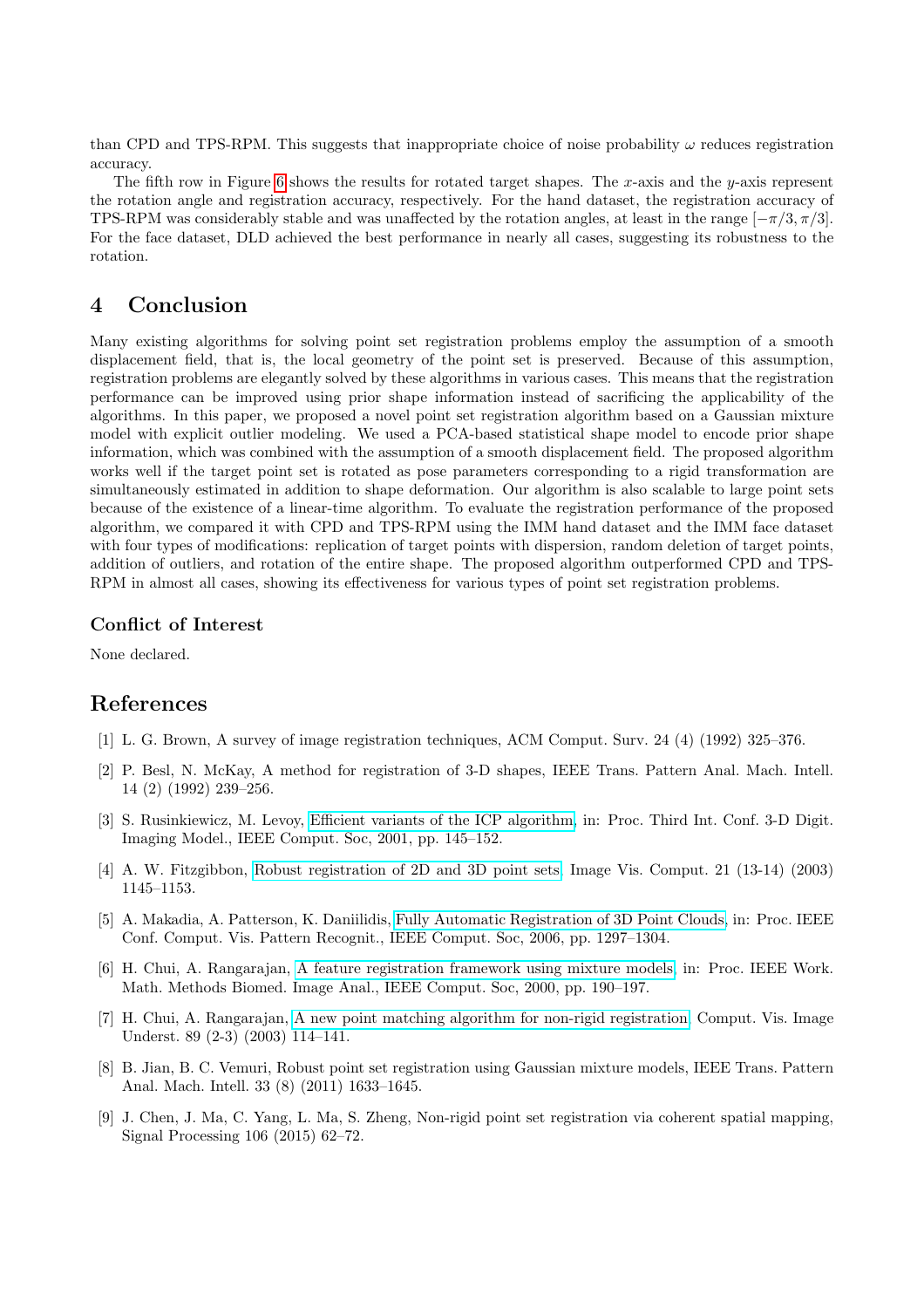- <span id="page-15-0"></span>[10] Y. Yang, S. H. Ong, K. W. C. Foong, A robust global and local mixture distance based non-rigid point set registration, Pattern Recognit. 48 (1) (2015) 156–173.
- <span id="page-15-1"></span>[11] A. Myronenko, X. Song, M. Á. Carreira-Perpiñán, Non-rigid point set registration: Coherent Point Drift, in: Proc. Adv. Neural Inf. Process. Syst. 19, MIT press, 2006, pp. 1009–1016.
- <span id="page-15-2"></span>[12] A. Myronenko, X. Song, [Point set registration: Coherent point drift,]( http://www.ncbi.nlm.nih.gov/pubmed/26276991{%}255Cnhttp://ieeexplore.ieee.org/lpdocs/epic03/wrapper.htm?arnumber=7185406 %% http://graphics.stanford.edu/courses/cs164-09-spring/Handouts/paper{_}shape{_}spaces{_}imm403.pdf %% http://diglib.eg.org/EG/DL/conf/EG2012/tutor ) IEEE Trans. Pattern Anal. Mach. Intell. 32 (12) (2010) 2262–2275.
- <span id="page-15-3"></span>[13] J. Ma, W. Qiu, J. Zhao, Y. Ma, A. L. Yuille, Z. Tu, Robust L2E estimation of transformation for non-rigid registration, IEEE Trans. Signal Process. 63 (5) (2015) 1115–1129.
- <span id="page-15-4"></span>[14] J. Ma, J. Zhao, A. L. Yuille, Non-rigid point set registration by preserving global and Local Structures, IEEE Trans. Image Process. 25 (1) (2016) 53–64.
- <span id="page-15-5"></span>[15] Z. Zhang, Iterative point matching for registration of free-form curves and surfaces, Int. J. Comput. Vis. 13 (2) (1994) 119–152.
- <span id="page-15-6"></span>[16] S. Granger, X. Pennec, Multi-scale EM-ICP: A fast and robust approach for surface registration, in: Proc. 4th Eur. Conf. Comput. Vis., Springer-Verlag, 2002, pp. 418–432.
- <span id="page-15-7"></span>[17] C. Stewart, Chia-Ling Tsai, B. Roysam, [The dual-bootstrap iterative closest point algorithm with appli](http://ieeexplore.ieee.org/document/1242341/)[cation to retinal image registration,](http://ieeexplore.ieee.org/document/1242341/) IEEE Trans. Med. Imaging 22 (11) (2003) 1379–1394.
- <span id="page-15-8"></span>[18] A. Rangarajan, H. Chui, F. L. Bookstein, [The Softassign Procrustes Matching Algorithm,](http://link.springer.com/chapter/10.1007/3-540-63046-5{_}3) Lect. Notes Comput. Sci. 1230 (1997) 29–42.
- <span id="page-15-9"></span>[19] D. Chetverikov, D. Stepanov, P. Krsek, Robust Euclidean alignment of 3D point sets: The trimmed iterative closest point algorithm, Image Vis. Comput. 23 (3) (2005) 299–309.
- <span id="page-15-10"></span>[20] Y. Tsin, T. Kanade, A correlation-based approach to robust point set registration, in: Proc. 6th Eur. Conf. Comput. Vis., (ECCV'04) Springer-Verlag, 2004, pp. 558–569.
- <span id="page-15-11"></span>[21] Q.-Y. Zhou, J. Park, V. Koltun, [Fast global registrastion,](http://link.springer.com/10.1007/978-3-319-46448-0) in: Proc. 14th Eur. Conf. Comput. Vis., (ECCV'16) Springer-verlag, 2016.
- <span id="page-15-12"></span>[22] D. Mateus, R. Horaud, D. Knossow, F. Cuzzolin, E. Boyer, [Articulated shape matching using Laplacian](http://ieeexplore.ieee.org/document/4587538/) [eigenfunctions and unsupervised point registration,](http://ieeexplore.ieee.org/document/4587538/) in: Proc. IEEE Conf. Comput. Vis. Pattern Recognit. 2008, IEEE Comput. Soc, 2008, pp. 1–8.
- <span id="page-15-13"></span>[23] R. Horaud, F. Forbes, M. Yguel, G. Dewaele, J. Zhang, Rigid and articulated point registration with expectation conditional maximization, IEEE Trans. Pattern Anal. Mach. Intell. 33 (3) (2011) 587–602.
- <span id="page-15-14"></span>[24] S. Ge, G. Fan, [Non-rigid articulated point set registration with local structure preservation,](http://ieeexplore.ieee.org/document/7301306/) in: Proc. IEEE Conf. Comput. Vis. Pattern Recognit. Work. 2015, IEEE Comput. Soc, 2015, pp. 126–133.
- <span id="page-15-15"></span>[25] S. Ge, G. Fan, [Non-rigid articulated point set registration for human pose estimation,](http://ieeexplore.ieee.org/document/7045874/) in: 2015 IEEE Winter Conf. Appl. Comput. Vis., IEEE, 2015, pp. 94–101.
- <span id="page-15-16"></span>[26] I. Kolesov, J. Lee, G. Sharp, P. Vela, A. Tannenbaum, A stochastic approach to diffeomorphic point set registration with landmark constraints, IEEE Trans. Pattern Anal. Mach. Intell. 38 (2) (2016) 238–251.
- <span id="page-15-17"></span>[27] V. Golyanik, B. Taetz, G. Reis, D. Stricker, [Extended coherent point drift algorithm with correspondence](http://ieeexplore.ieee.org/document/7477719/) [priors and optimal subsampling,](http://ieeexplore.ieee.org/document/7477719/) in: Proc. IEEE Winter Conf. Appl. Comput. Vis., IEEE, 2016, pp. 1–9.
- <span id="page-15-18"></span>[28] T. Cootes, C. Taylor, D. Cooper, J. Graham, [Active shape models–their training and application,](http://linkinghub.elsevier.com/retrieve/pii/S1077314285710041) Comput. Vis. Image Underst. 61 (1) (1995) 38–59.
- <span id="page-15-19"></span>[29] T. F. Cootes, C. Taylor, [Statitical models of appearance for computer vision,](http://citeseerx.ist.psu.edu/viewdoc/download?doi=10.1.1.58.1455{&}rep=rep1{&}type=pdf) Tech. Rep. Univ. Manchester (2004) 1–124
- <span id="page-15-20"></span>[30] M. B. Stegmann, D. D. Gomez, [A brief introduction to statistical shape analysis](http://graphics.stanford.edu/courses/cs164-09-spring/Handouts/paper{_}shape{_}spaces{_}imm403.pdf) (2002).